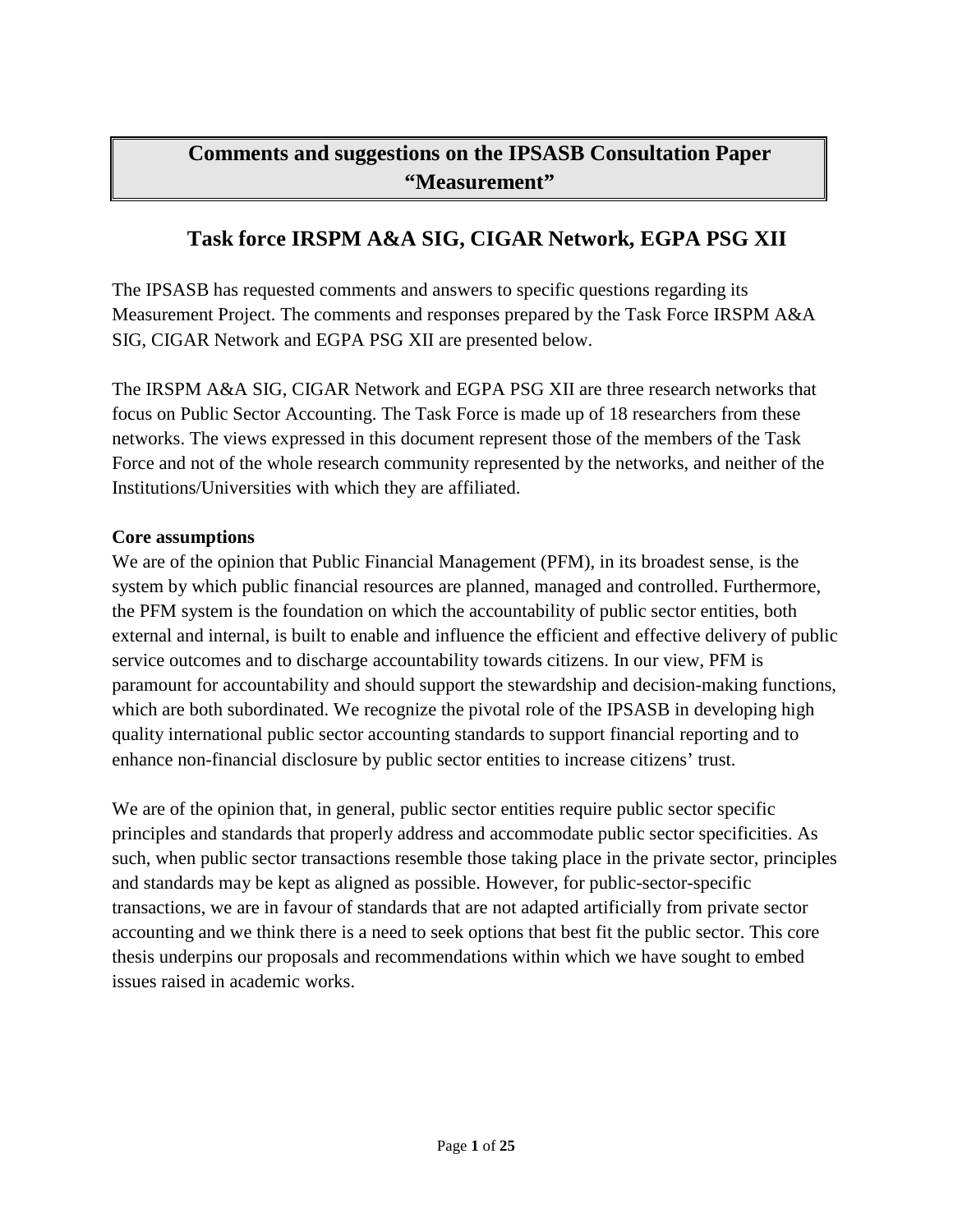### **General comments on the Consultation Paper "Measurement"**

We wish to state from the outset that it is not clear why the IPSASB considers it necessary to issue an IPSAS on measurement, rather than carry out an extensive review of Chapter 7 of the Conceptual Framework. "The Conceptual Framework establishes the concepts that underpin financial reporting, which the IPSASB applies in developing IPSAS" (par. 1, Consultation Paper – Measurement). The rationale of the Measurement Project is that "measurement requirements in IPSAS should be amended to better align them with the Conceptual Framework's measurement concepts" (par. 3). The project should "focus primarily on developing guidance that is widely applicable and can be broadly applied throughout the IPSAS suite of standards" (par. 4). **So why not start with the Conceptual Framework and elaborate on the measurement concepts by providing better guidance?** In other words, the Conceptual Framework Scope Review that is proposed in pars. 17-19 of the Consultation Paper (page 12) should incorporate changes to the Measurement Chapter 7 according to the feedback received on this Consultation Paper. The Conceptual Framework could be supported with Reporting Practice Guidelines (RPGs) especially in view of the technicality involved with certain valuation techniques.

The Conceptual Framework should be complete in a way that the standards can be derived from it and that all standards are in line with it. Thus, the Conceptual Framework should be revised, resulting in a complete list of measures and a coherent measurement/valuation theory, to which the individual standards refer. This technique would ensure that the Conceptual Framework provides a robust foundation and contributes to the coherence of the IPSAS system. This procedure would prove to be a superior alternative to the development and release of a new standard that could (see below) include deviations as ad hoc exemptions from the Conceptual Framework, raising doubts whether the IPSAS represent a kind of patchwork carpet rather than a system.

The IPSASB's Conceptual Framework refers to the possibility of further work at standards level in order to better align the chapter on measurement (Chapter 7) with the IASB's standard on fair value (BC7.28). If this is the underlying reason for this 'exhaustive' consultation paper on measurement, perhaps the IPSASB should first carry out amendments to Chapter 7 of the Conceptual Framework in order to illustrate the concept of measurement in general and to guide users accordingly; and then re-consider the necessity to issue a standard that only deals with fair value. In this way, the Conceptual Framework can function as a conceptual underpinning by affecting future standards (Ellwood and Newberry,  $2016$ )<sup>1</sup>. Our responses below reflect this position.

In our opinion, the IPSASB should revise the Conceptual Framework rather than issue a specific

 $\overline{a}$ 

<sup>&</sup>lt;sup>1</sup> Ellwood, S. and Newberry, S. (2016). The conceptual underpinnings of international public sector accounting. *Public Money & Management*, 36(3), 231-234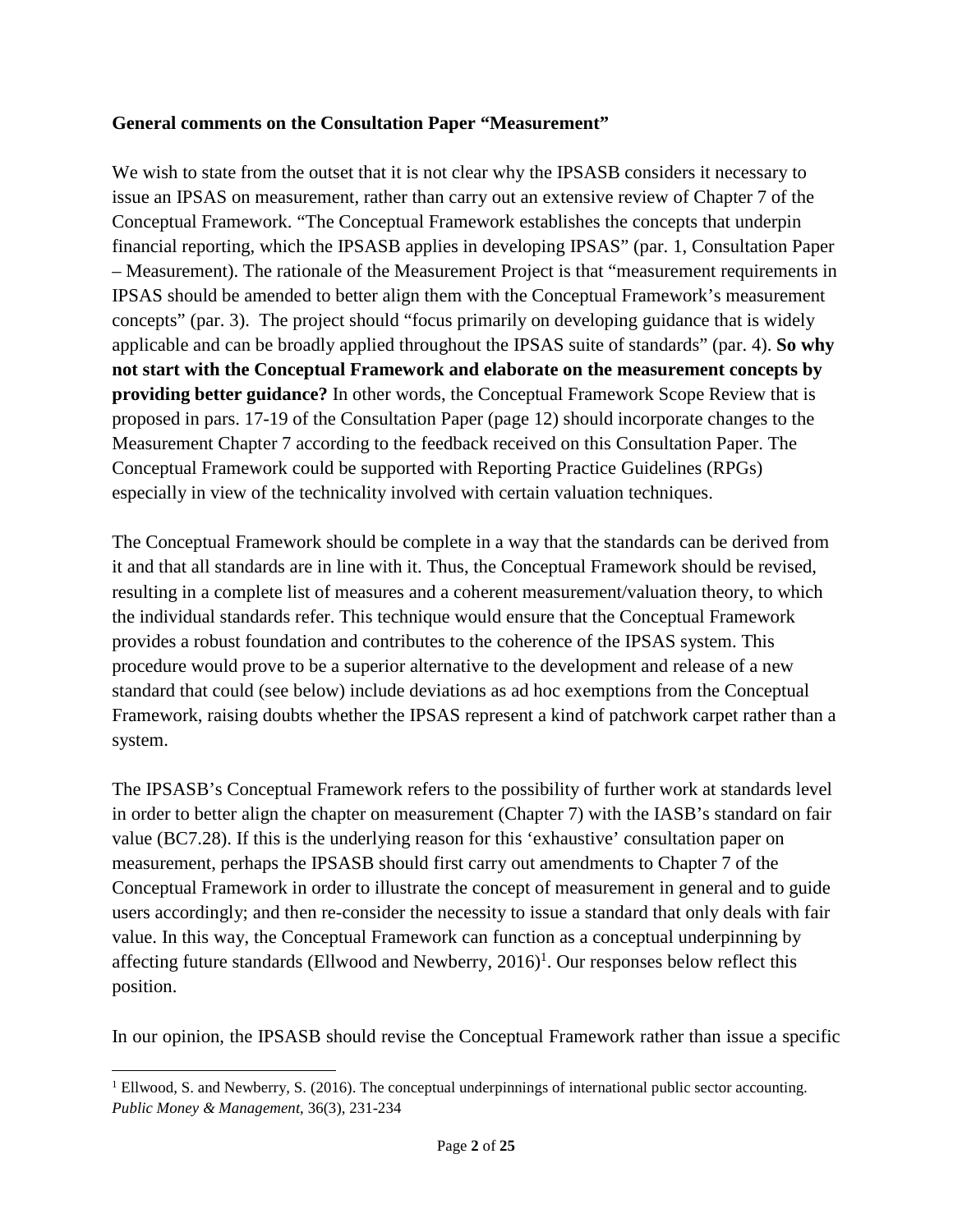IPSAS on measurement. However, should the IPSASB still choose to issue an **IPSAS** on measurement, it should **revise the title** to clarify that it only covers the **measurement of assets and liabilities**. The consultation paper focuses on the valuation of assets and liabilities, which values are to be included in the statement of financial position. It does not deal with measurement of income and expenses because these elements are being covered in other consultation papers. The title of the ED/proposed standard should clearly state that it only deals with measurement of assets and liabilities. This clarification is important because the relevance of the balance sheet for accountability and decision making varies across types of public sector entities.

Indeed, it can be argued that measuring of assets and liabilities is interrelated to income/revenue and expense as changes in assets or liabilities influence surplus or deficit of a period. This argument supports the static view of accounting that focuses on balance sheet valuations at a certain point in time. This notion is important for entities that are profit-driven but is not suitable for public sector entities (Anthony, 1978<sup>2</sup>; Mautz, 1981<sup>3</sup>; Pallot, 1992<sup>4</sup>; Zavattaro & Anessi Pessina, 1994<sup>5</sup>; Biondi, 2012<sup>6</sup>, 2016<sup>7</sup>). For governmental-type units, that perhaps do not generate any income at all, or whose only source of income would be from non-exchange transactions, the value of the statement of financial position diminishes; in the sense that there is no relationship between assets in the balance sheet, the ability to generate revenue and the valuation of the entity per se. A balance sheet focus is inconsistent with the specificities of public financial management (Biondi, 2018)<sup>8</sup>. The operational and financial capacities of governmental-type units are assessed through their sovereign powers to raise taxes and collect fees, which would not be linked with any balance sheet item.

 $\overline{a}$ 

<sup>2</sup> Anthony, N.R. (1978). *Financial accounting in non-business organizations. An exploratory study of conceptual issues, research report*. Norwalk, CT: Financial Accounting Standards Board.

<sup>3</sup> Mautz, R.K. (1981). Financial reporting: Should government emulate business? *Journal of Accountancy*, *August*, 53–60.

<sup>4</sup> Pallot, J. (1992). Elements of a theoretical framework for public sector accounting. *Accounting, Auditing & Accountability Journal*, 5 (1), 38–59.

<sup>5</sup> Zavattaro, F., & Anessi Pessina, E. (1994). Prime riflessioni sui sistemi di contabilità economica nel servizio sanitario nazionale [First insights on systems of accrual accounting for national health system]. MECOSAN, *10*, 8–11.

 $6$  Biondi, Y. (2012). Should Business and Non-Business Accounting Be Different? A Comparative Perspective Applied to the New French Governmental Accounting Standards. *International Journal of Public Administration,*  Volume 35, Issue 9, pages 603-619

<sup>7</sup> Biondi, Y. (2016). Governmental Accounting and Austerity Policies: Accounting Representations of Public Debt and Deficit in Europe and Abroad. *Accounting Forum,* Vol. 40, pp. 89-105.

<sup>8</sup> Biondi, Y. (2018). The Financial Sustainability Conundrum in Central Government. *Accounting, Economics and Law.* Doi: 10.1515/ael-2018-0003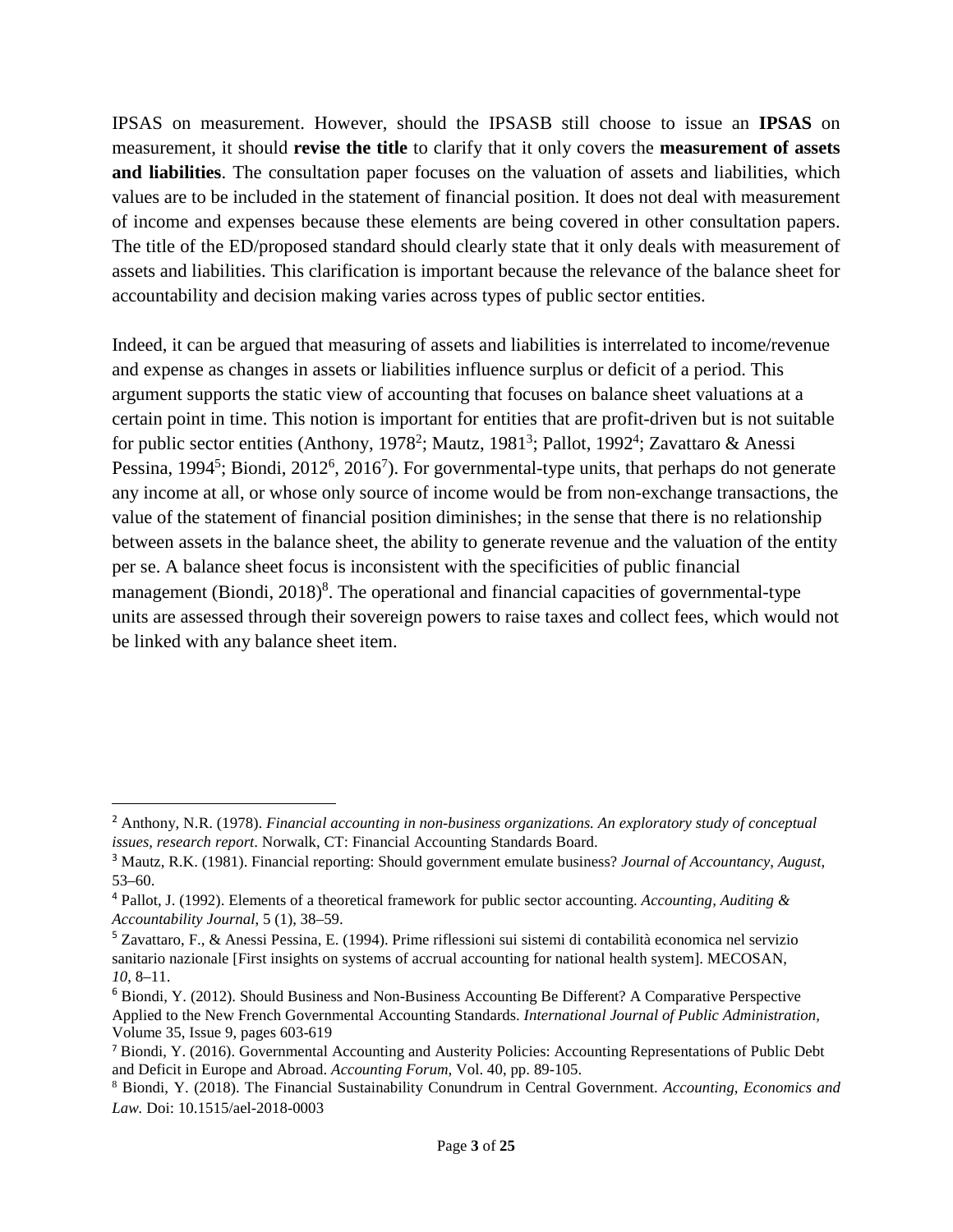# **Preliminary View 1—Chapter 2 (following paragraph 2.6)**

The IPSASB's Preliminary View is that fair value, fulfillment value, historical cost and replacement cost require additional application guidance. Do you agree with the IPSASB's Preliminary View? If not, please provide your reasons, stating clearly which measurement bases should be excluded from, or added to, the list, and why.

# **Response:**

 $\overline{a}$ 

In our opinion, additional application guidance is required for all measurement bases identified in the Conceptual Framework (refer to Figure 2.1), and not only for the most commonly used ones. The exclusion of certain measurement bases is not justified by this reasoning. Furthermore, by only considering the measurement bases used in past IPSAS, the result may once again be standards that only represent adaptations of IFRS and not standards that better reflect public sector features.

Fulfillment value, historical cost and replacement cost are already identified in the Conceptual Framework, with the details as described in Chapter 1 of this consultation paper.

Only fair value presents an issue because it is not mentioned in the Conceptual Framework as a measurement basis. The latter only deals with market value, reflecting the position of the IPSASB at the time that it was not in favour of an exit value-based definition of fair value. A similar reluctance was demonstrated by the UK's Financial Reporting Advisory Board (FRAB) in 2011, and the adoption of IFRS 13 to public sector tangible fixed assets featured during discussions until it was decided to apply IFRS 13 only to surplus assets, that is, those intended for sale on which there were no restrictions on sale  $(Hodges, 2016)^9$ . This restricted use of fair value reflects how uncomfortable FRAB and the UK Treasury were with an extensive application of fair value. Still, it is proving difficult to classify assets in this way. The application of fair value to assets held for continuing use in the public sector represents a particularly difficult example of the 'estimation' of market value on which fair value is based.

Measurement of gains and losses in the valuation of assets, and differences between IPSAS and Government Finance Statistics (GFS), notably with respect to GFS' existing treatment of gains and losses (which are recognized as other economic flows) should be addressed in the guidance. However, we wish to emphasise that fundamental issues are raised by the application of fair value in public sector accountability. It is not just a matter of technical guidance, but conceptual incoherence with the public sector's specific missions and mode of functioning. We refer to case

<sup>9</sup> Hodges, R. (2016). The conundrum of fair value measurement-evidence from the UK FRAB. *Public Money & Management*, 36(3), 227-230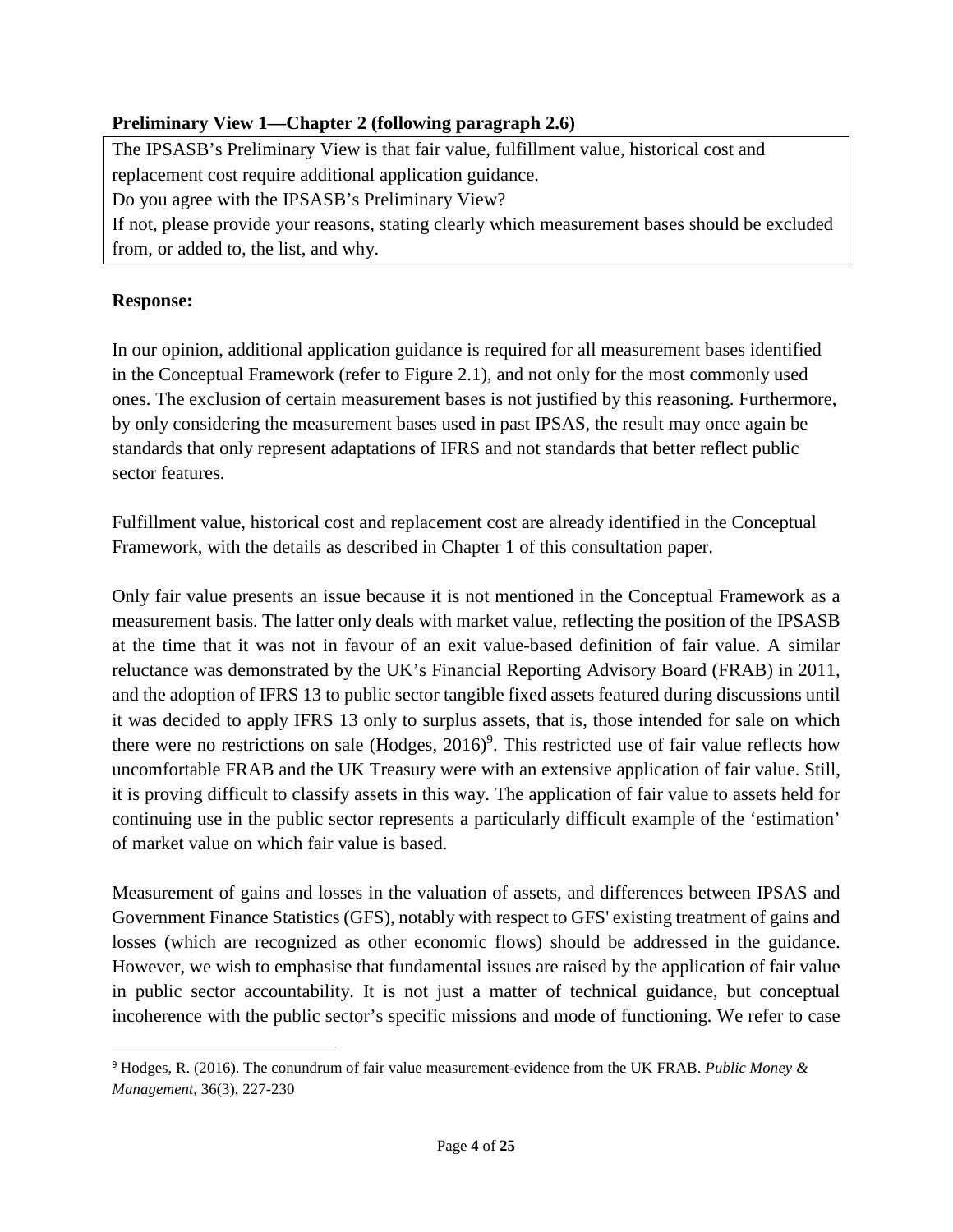studies on the French and UK Governmental Accounting elaborated in the literature (Biondi, 2012, 2016), which clearly showed the issues raised by a balance sheet approach and especially by fair value measurements in public sector entities. We also emphasise the problems raised by fair value and mark-to-market measurements in public debt assets and liabilities, for instance, imagine a government booking gains from: (a) the market devaluation of its current bond market price due to increasingly worrying perceptions of its risk of default; or (b) from revaluation on heritage and other non-available-for-sale assets.

We agree, therefore, that **additional application guidance is required for fair value**, and also that the confusion with market value should be clearly and concretely addressed. "Current value", "fair value" and "market value" are often used inter-changeably and their relationship to each other needs to be clarified (with a preference for consistently using one term for any given meaning) (Dabbicco,  $2018^{10}$ ).

"Value in use" is another measurement basis that requires additional application guidelines $^{11}$ . Even though it applies specifically to impairment, it is still a measurement basis that is also included in the Conceptual Framework. If the IPSAS on Measurement (and/or the amended Conceptual Framework chapter) is to be comprehensive and exhaustive, then it should also include other measurement bases like "net realizable value" and "net selling price", which are specific to inventories. The same applies to the "recoverable value" principle.

The **distinction** between a **measurement basis** and a **measurement technique** is not very clear (please refer to our response to SMC1). For example, par. 4.15(b) of the consultation paper (page 40) refers to "net realizable value" as a measurement basis. But Appendix C refers to it as a measurement technique. The same applies to "amortized cost". Perhaps Appendix C should provide additional application guidance with regards to valuation techniques, like, "net realizable value" and "amortized cost".

 $\overline{a}$ 

 $10$  Dabbicco, G. (2018). A comparison of debt measures in fiscal statistics and public sector financial statements, *Public Money & Management*, 38(7).

<sup>&</sup>lt;sup>11</sup> Again, in this context, only value in use from asset productive deployment (not from its marketability) should be included.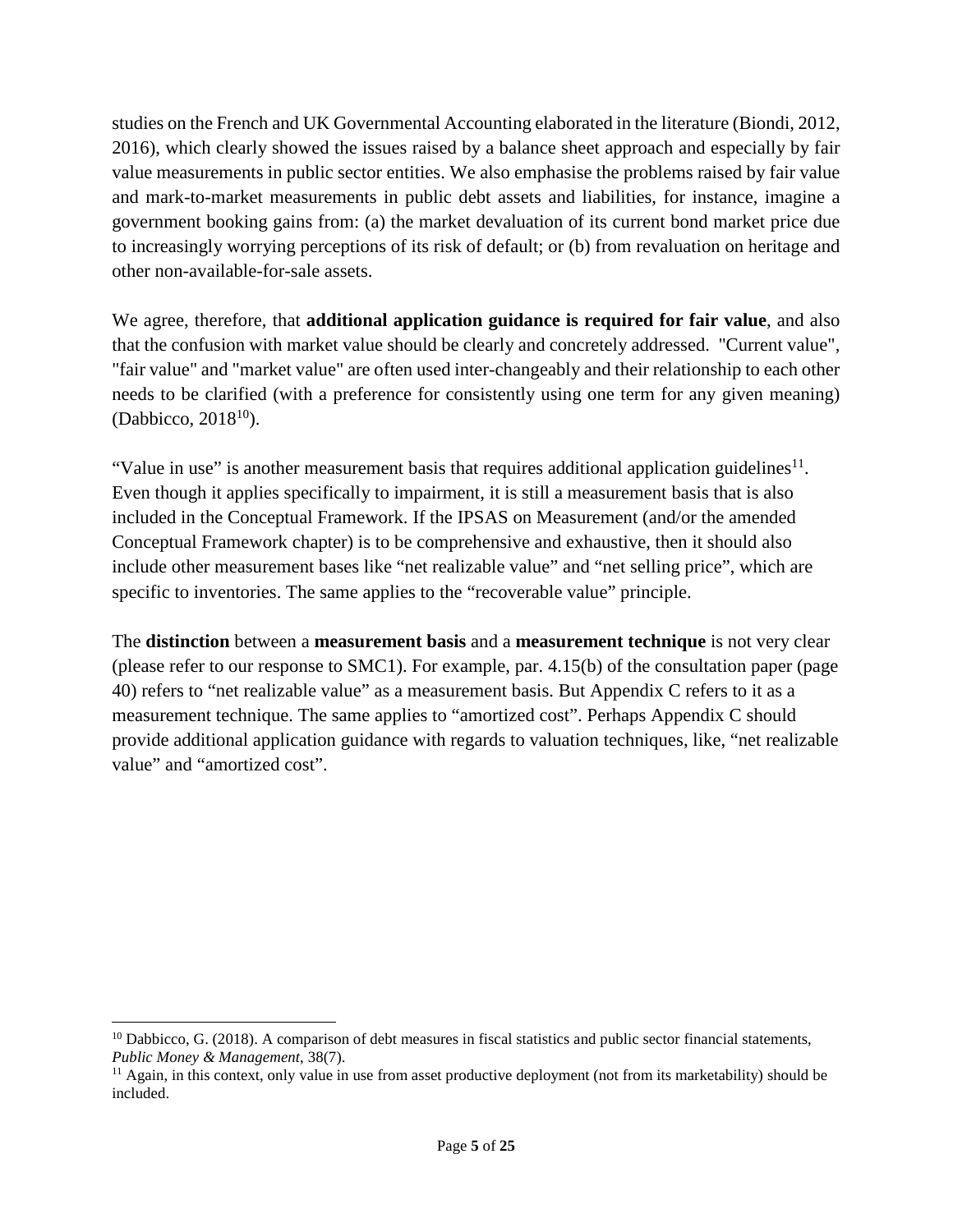# **Preliminary View 2—Chapter 2 (following paragraph 2.6)**

The IPSASB's Preliminary View is that the application guidance for the most commonly used measurement bases should be generic in nature in order to be applied across the IPSAS suite of standards. Transaction specific measurement guidance will be included in the individual standards providing accounting requirements and guidance for assets and liabilities. Do you agree with the IPSASB's Preliminary View?

If not, please provide your reasons, and state what guidance should be included, and why.

# **Response:**

Based on our response to PV 1, we find that, while the application guidance should be generic in nature, it should be provided for **all** measurement bases (and valuation techniques) that are mentioned in the IPSAS suite of standards, and not only for the most commonly used ones. Moreover, the IPSASB should be careful to develop guidance and new standards that better reflect public sector features, and not just adaptations of IFRS. Thus, the IPSASB should look beyond the measurement bases mentioned in IPSAS, and should also consider measurement practices developed by individual countries. Such governmental accounting practices would have been developed based on experience and would reflect how the difficulties of application in practice have been dealt with (see, for example, the UK case when dealing with fair value measurement [Hodges, 2016]).

In this way, the application guidance provided shall be exhaustive and practical. The individual IPSAS can then provide more specific guidelines in the form of examples from practice.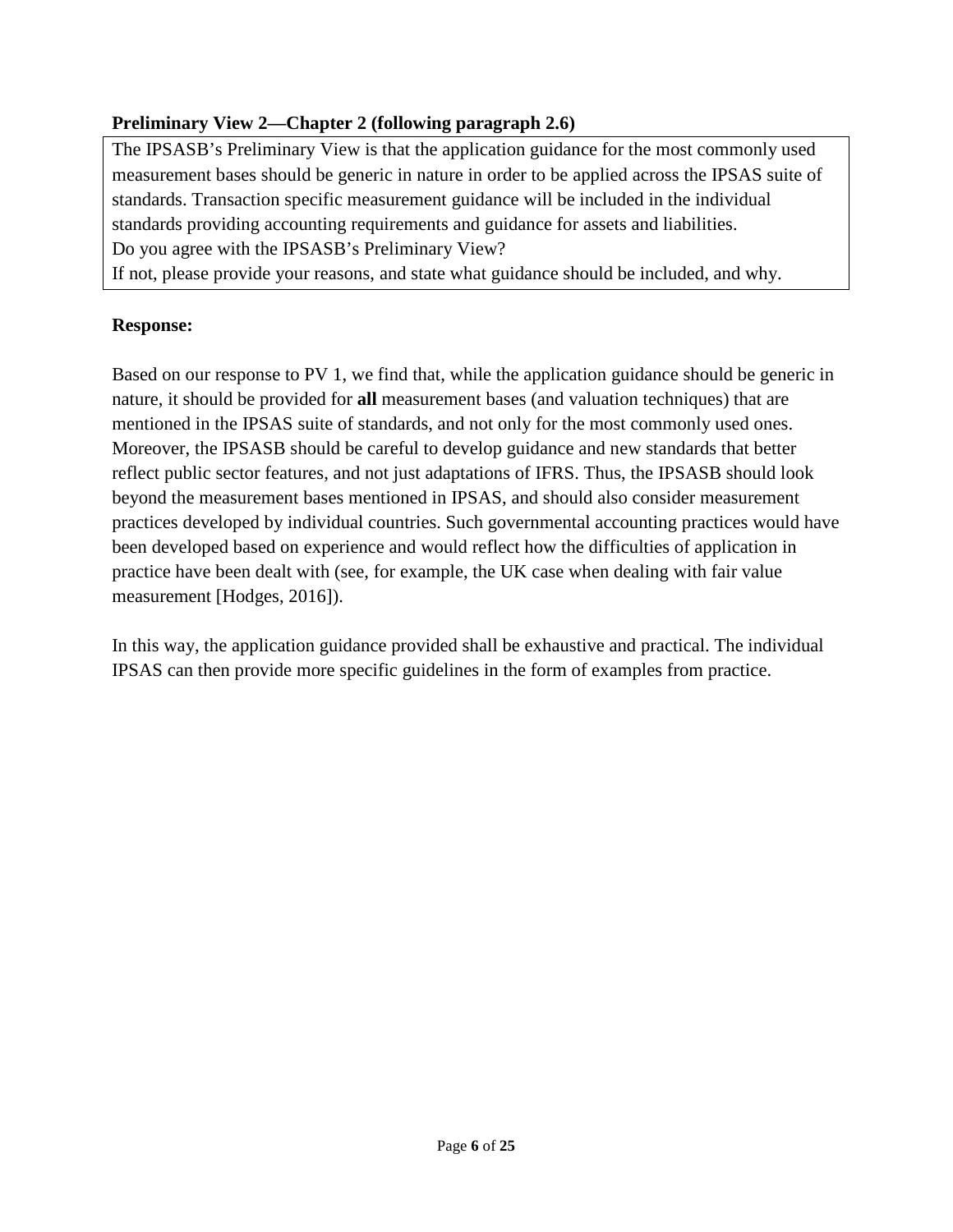# **Preliminary View 3—Chapter 2 (following paragraph 2.10)**

The IPSASB's Preliminary View is that guidance on historical cost should be derived from existing text in IPSAS. The IPSASB has incorporated all existing text and considers Appendix C: Historical Cost–Application Guidance for Assets, to be complete. Do you agree with the IPSASB's Preliminary View?

If not, please provide your reasons, stating clearly what you consider needs to be changed.

# **Response:**

 $\overline{a}$ 

First of all, we wish to point out that the exercise of compiling Appendix C should assist the IPSASB to **update Chapter 7** of the Conceptual Framework in a comprehensive manner.

Appendix C is compiled by copying extracts from the Conceptual Frameworks of the IPSASB and the IASB, and from IPSAS 12, 16, 17 and 31. The guidance included in this appendix applies to a variety of assets, including inventory, investments, PPE, intangibles, and financial instruments.

It is a matter of opinion as to how helpful such a hotchpotch of information can be to users of the standards. In our opinion, the information copied from the individual IPSAS should not be deleted from the particular standards (as suggested in par. 2.10, Page 18) because this may result in the individual IPSAS not being so helpful as they would refer the user to yet another standard. Such **cross-referencing** from one source to another may put off the user and **reduce understandability**.

The guidance in Appendix C should be extended to also apply to **liabilities** because short-term payables (example, most trade payables) may be measured at the original invoice amount if the effect of discounting is not material. Furthermore, with respect to fulfilment of liabilities, B20 (Page 75) states that "an entity need not discount the value of the future outflow of resources if the entity expects the obligation to be settled within one year". Historical cost is acceptable for measuring short-term liabilities<sup>12</sup>. Longer term debts and similar obligations would represent more difficult measurement issues.

 $12$  We draw your attention to an apparent inconsistency in footnote 38 to Appendix C, which states that "This application guidance focuses on historical cost for assets, because the consultation paper's flow chart for liability measurement indicates that historical cost is not applicable to the measurement of liabilities". Diagram 4.2 (page 41) clearly shows that historical cost is the baseline measurement basis for all liabilities, provided that the settlement amount is certain and the timing is known.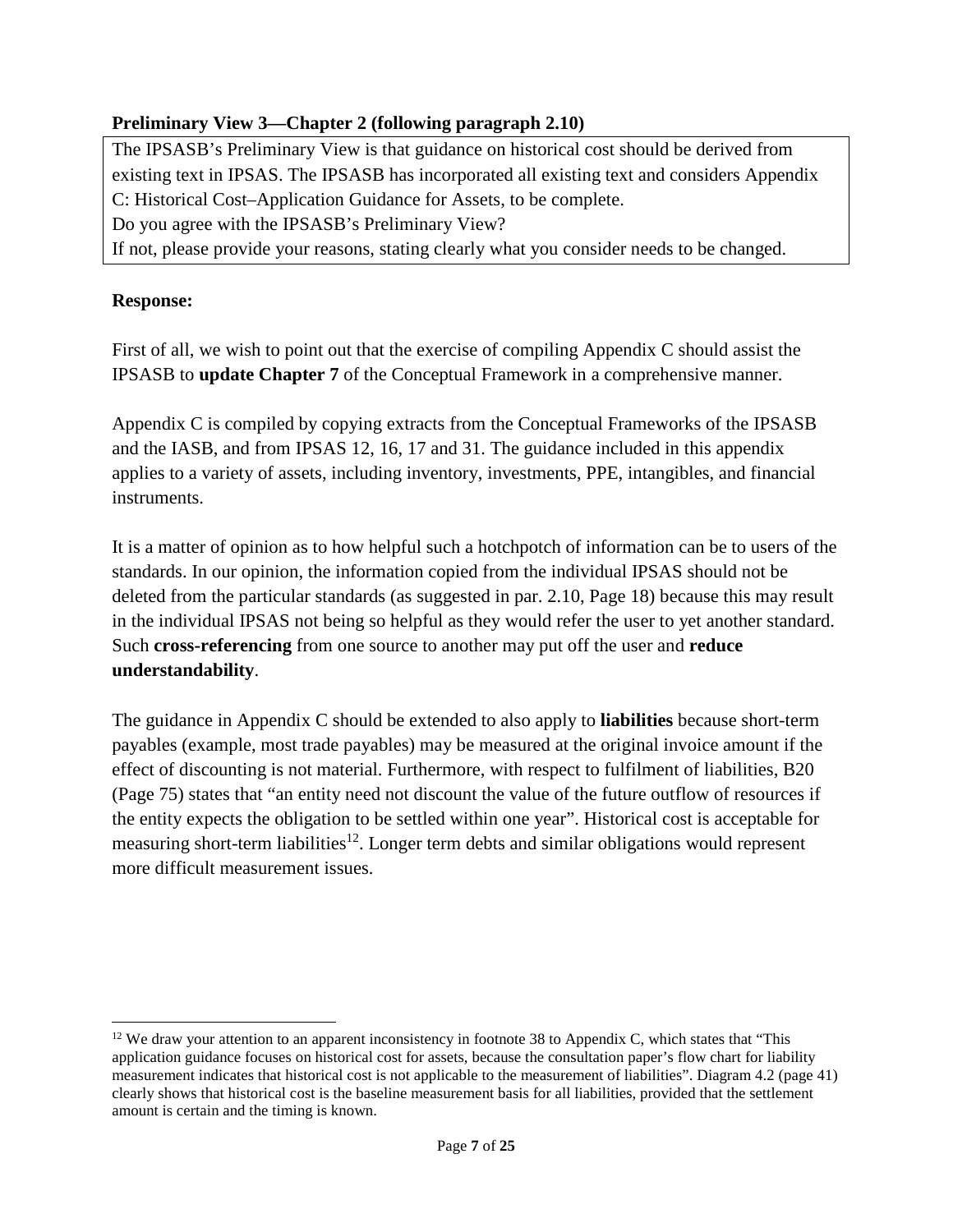# **Preliminary View 4—Chapter 2 (following paragraph 2.16)**

The IPSASB's Preliminary View is that fair value guidance should be aligned with IFRS 13, taking into account public sector financial reporting needs and the special characteristics of the public sector. The IPSASB considers Appendix A: Fair Value–Application Guidance, to be complete.

Do you agree with the IPSASB's Preliminary View?

If not, please provide your reasons, stating clearly what you consider needs to be changed.

# **Response:**

 $\overline{a}$ 

As stated in the introduction to our responses, the IPSASB should consider issuing an IPSAS on Fair Value instead of this proposed IPSAS on Measurement. If the IPSASB proceeds with an IPSAS on Measurement, it should consider issuing a **separate IPSAS on Fair Value**. The particular implications of the use of fair value merit a separate standard so that it is not confused with other measurement bases, since it raises unaddressed issues when applied in general and especially to public sector entities. Furthermore, Appendix A is the section of the proposed IPSAS that contains new information that has not been dealt with in other IPSAS (or has been dealt with, but requires clarification so as not to be confused with "market value").

As already highlighted in our answer to PV 1, the UK has encountered practical difficulties when attempting to meld the requirements of IFRS 13 to suit the public sector context (Biondi 2016). Hodges (2016) describes the difficulties encountered by the FRAB when attempting to adapt the requirements of IFRS 13 to make it applicable to the public sector context. The UK Treasury found it necessary to amend its Financial Reporting Manual to limit the use of fair value measurement.

More generally, the application of fair value in a public sector context creates particular difficulties in its application to non-financial assets and to liabilities where there is no direct evidence of a market price from which fair value should be determined. Such difficulties seem to be compounded because IFRS 13 does not always distinguish clearly between '**measurement'**, which requires an observable attribute, and '**estimation'**, which relies upon a subjective extrapolation from observable data (Barker and McGeachin,  $2013$ )<sup>13</sup>. In circumstances where there is no active market for the precise type of assets or liabilities being 'measured', the fair value approach may rely upon a hypothetical valuation, which does not exist and does not represent the institutional reality of public sector bodies (for a private sector perspective see Barker and Schulte,  $2017$ <sup>14</sup>. If there are problems with IFRS 13 in the private sector, the prospects of its application in a public sector setting are not very encouraging.

<sup>&</sup>lt;sup>13</sup> Barker, R. and McGeachin, A. (2013). Why is there inconsistency in accounting for liabilities in IFRS? An analysis of recognition, measurement and conservatism, *Accounting & Business Research*, 43(6), 579-604. <sup>14</sup> Barker, R. and Schulte, S. (2017). Representing the market perspective: Fair value measurement for non-financial assets, *Accounting, Organizations & Society*, 56, 55-67.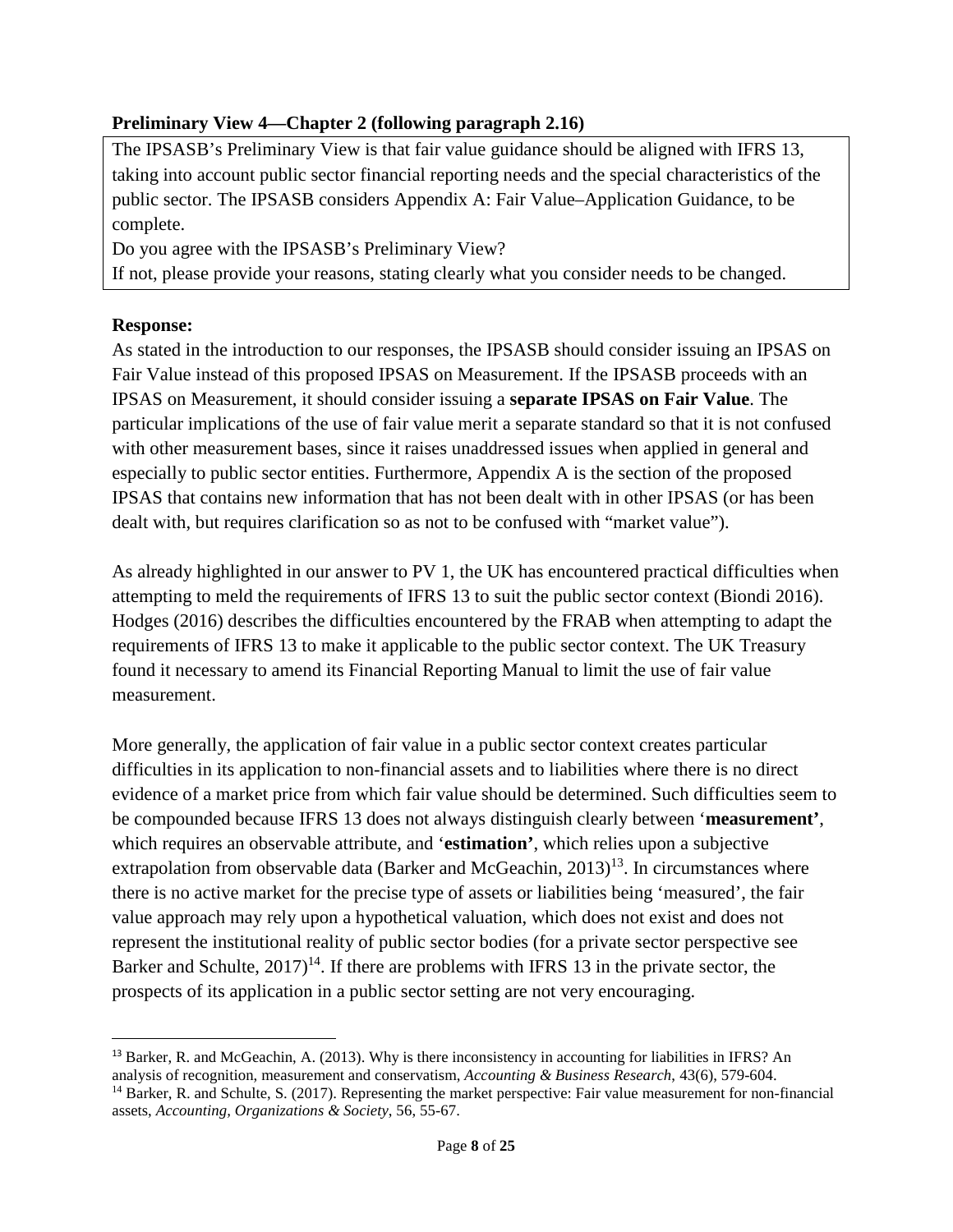The following are some examples in Appendix A that may present difficulties (in the sense that they would present a series of bones of contention when attempting to apply them to the public sector context):

- a) A18 "A fair value measurement of a non-financial asset takes into account a market participant's ability to generate economic benefits by using the asset in its *highest and best use* …". It is argued that the highest and best use for a non-financial asset in the public sector may be social and/or cultural and may not even involve economic benefits. This problem is acknowledged by the IPSASB (par. 2.23, page 20). In addition, the interpretation of the market participants' perspective, through which "highest and best use" is determined, could be influenced by political reasons. Such situations may lead to fictitious values being used under Fair Value measurement (Barker and Schulte, 2017).
- b) A21 requires an entity to measure the fair value of a non-financial asset assuming its highest and best use by market participants even if the entity does not intend to use the asset according to its highest and best use. We believe that this may be a rather misleading way to value public sector assets because of the ambiguous message that the valuation would be providing, which may have dangerous political and social consequences.
- c)  $A22$  (ii) requires the valuation of the non-financial asset to "include liabilities that fund working capital, but do not include liabilities to fund assets other than those within the group of assets". In a public sector context, however, most often it would be difficult to identify liabilities in this way because borrowing is usually done to finance operations in a general way and not to finance a particular group of assets. For example, the French law forbids attaching taxation revenues to specific uses of collected funds. Also in Germany, by definition, the nature of taxes refers to the taxation object without any consequences for their use (this is the main difference between taxes and fees in Germany).
- d) A28 requires that, on initial recognition, the difference between fair value and the transaction price is recognized in surplus/deficit (unless the particular IPSAS states otherwise). It may be argued that introducing such subjectivity, immediately at the point of recognition of an asset/liability, would cast a rather 'shady' doubt on the accountability of the reporting entity. Most often, this amount would not be realized or realizable, undermining the users' need to understand and assess public sector entity financial sustainability.
- e) A42 onwards refer to present value techniques, which would require the establishment of a discount factor. It may be argued that it is rather difficult and hazardous to establish an appropriate discount factor in the public sector context, in particular for more governmental-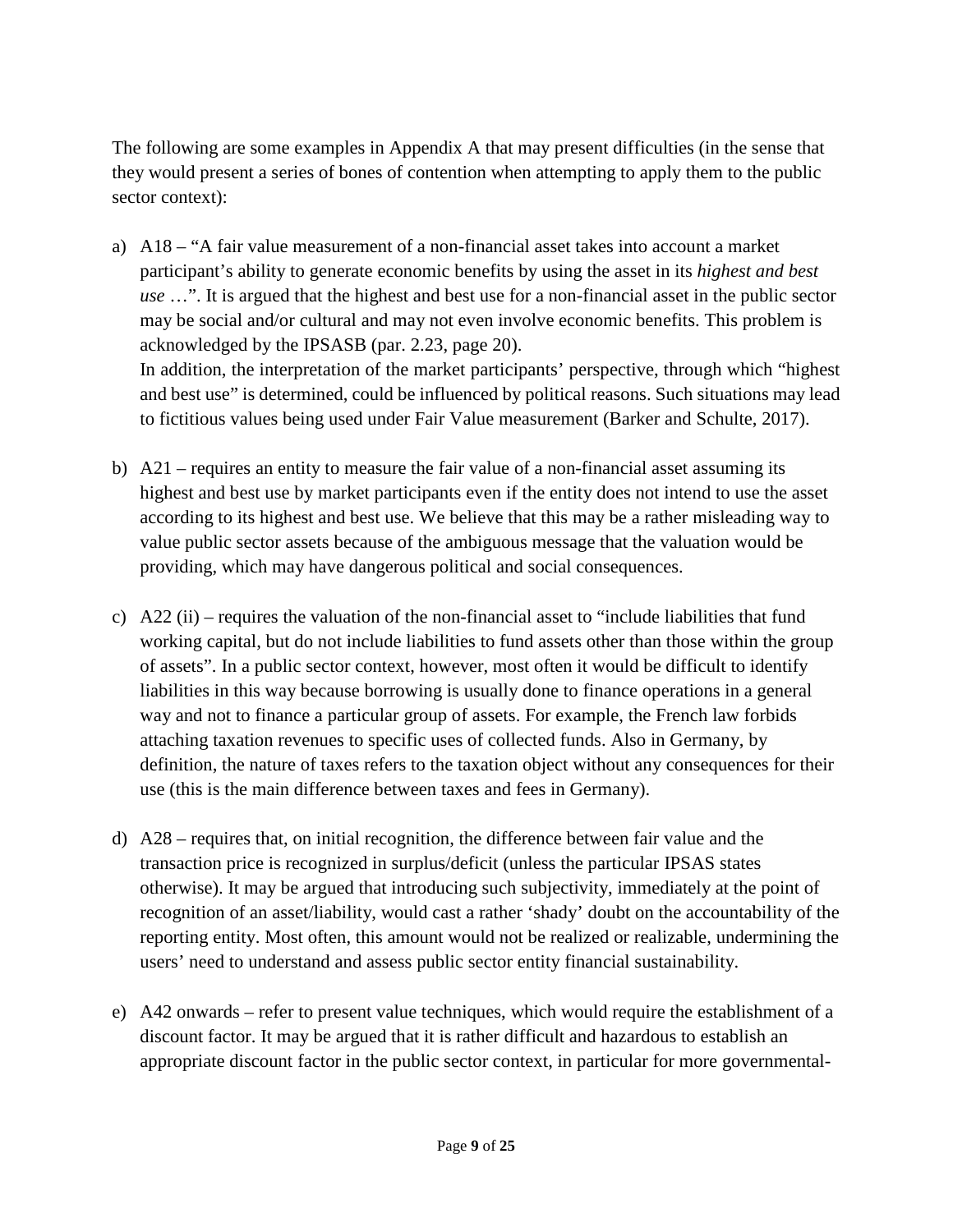type of entities. It raises unaddressed concerns with pro-cyclical effects and self-fulfilling prophecies that were experienced already in the private sector (Biondi, 2012). The use of discount factors would introduce a high level of subjectivity, especially when measuring long-term liabilities like pension obligations, as illustrated by the UK case study (Biondi, 2016). In order to reduce such subjectivity, a discounting regulation was released in Germany, for the private sector, specifying the method which the German Bundesbank should apply when calculating discount rates for the valuation of pensions. In the public sector (Standards staatlicher Doppik, which can be applied on Federal [central] or state [Länder] Level), an institution has been set up to prescribe discount factors for provisions that are adjusted on an annual basis.

Such developments at country level make the requirement of IPSAS guidance more important for the sake of comparability.

f) A89 – "An entity's intention to hold the asset or to settle or otherwise fulfil the liability is not relevant when measuring fair value because fair value is a market-based measurement, not an entity-specific measurement." Similar arguments as in (b) and (d) apply.

The valuation techniques mentioned in A37 and A38 are quite technical. Some examples to illustrate their application in a public sector context would be appreciated.

**It is very important for the IPSASB to clarify the definitions of "fair value" and "market value".** As also acknowledged by the IPSASB (par. 2.12, Page 18), there should be only one definition of "fair value", and the IPSASB should be clear about this from the start. Par. 2.21, Page 19, states that "At present, the IFRS 13 definition of fair value is explicitly exitbased, while market value continues to be a neutral definition – either entry or exit". The scope of the ED refers to "market value less costs to sell" as another measurement basis (page 45, par. 3[b]). Therefore, market value is still relevant. Paradoxically, the difference between the definitions of "fair value" (page 45) and "market

value" (pages 46-7) seems to be that the latter refers to exchanges not carried out in a market. Footnote 39 on page 83 refers to the "old" definition of fair value.

In our opinion, **this confusion needs to be dealt with in the Conceptual Framework by amending the definition of "market value" in order to focus on the entry aspect of the measure**, as suggested by the IPSASB (par. 2.24, page 20). **Furthermore, we encourage the IPSASB to issue a specific standard on fair value for the public sector, taking into consideration the UK experience (Hodges, 2016) in order to minimize the instances when fair value is used.** 

Our response to SMC 1 refers to the problem identified in par. 2.17 (page 19) with regards to the cost approach, replacement cost and current replacement cost.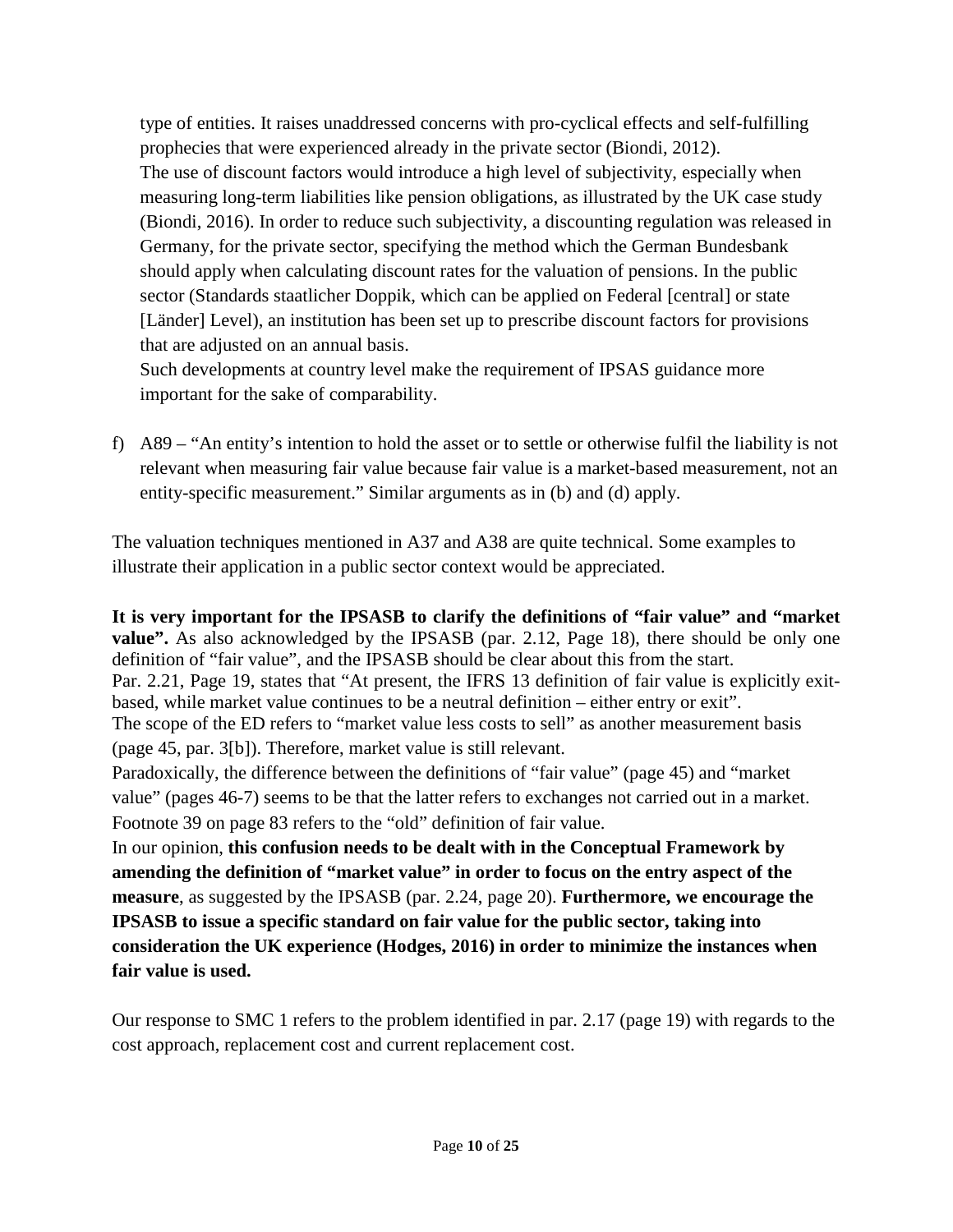# **Preliminary View 5—Chapter 2 (following paragraph 2.28)**

The IPSASB's Preliminary View is that fulfilment value guidance should be based on the concepts developed in the Conceptual Framework, expanded for application in IPSAS. The IPSASB considers Appendix B: Fulfilment Value–Application Guidance, to be complete. Do you agree with the IPSASB's Preliminary View?

If not, please provide your reasons, stating clearly what you consider needs to be changed.

# **Response:**

First of all, we wish to point out that the exercise of compiling Appendix B should assist the IPSASB to **update Chapter 7** of the Conceptual Framework in a comprehensive manner.

Appendix B is compiled from extracts from Chapter 7 of the IPSASB Conceptual Framework, with certain elaborations. In our opinion, the elaborations should be considered for inclusion in the Conceptual Framework, taking into consideration the following comments:

- a) There appears to be a conflict between B9 and B10 about the least costly manner of settlement.
- b) With reference to B12, as we already pointed out, sometimes a public sector entity cannot act "in its own economic best interest"; therefore, this assumption may need to be revised.
- c) B19 should refer to IPSAS 19 (similar to B7).
- d) The subjectivity required to calculate the Risk Adjustment (B32-B37) may have a negative impact on the level of accountability and may give misleading notions about the fulfilment value of a liability due by a public sector entity to a private third party.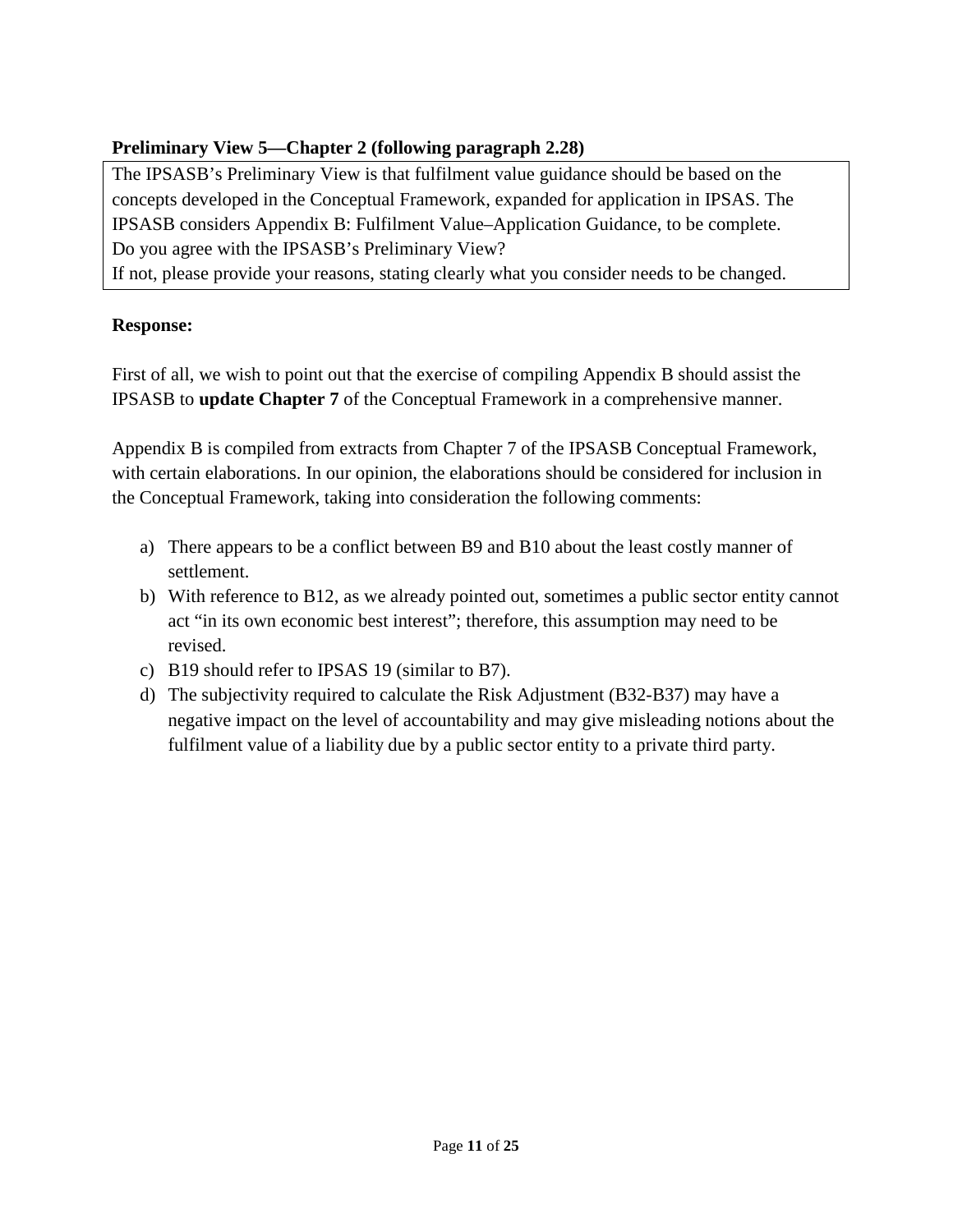# **Preliminary View 6—Chapter 2 (following paragraph 2.28)**

The IPSASB's Preliminary View is that replacement cost guidance should be based on the concepts developed in the Conceptual Framework, expanded for application in IPSAS. The IPSASB considers Appendix D: Replacement Cost–Application Guidance, to be complete. Do you agree with the IPSASB's Preliminary View?

If not, please provide your reasons, stating clearly what you consider needs to be changed.

#### **Response:**

Appendix D is compiled from extracts from Chapter 7 of the IPSASB Conceptual Framework, with certain elaborations. In our opinion, the elaborations should be considered for inclusion in the Conceptual Framework, taking into consideration that the assumption that an entity acts in its own best interests does not always apply (D25). Sometimes an entity has to follow instructions issued by a higher–level governing body; or it may act for social, cultural and political interests rather than for economical reasons.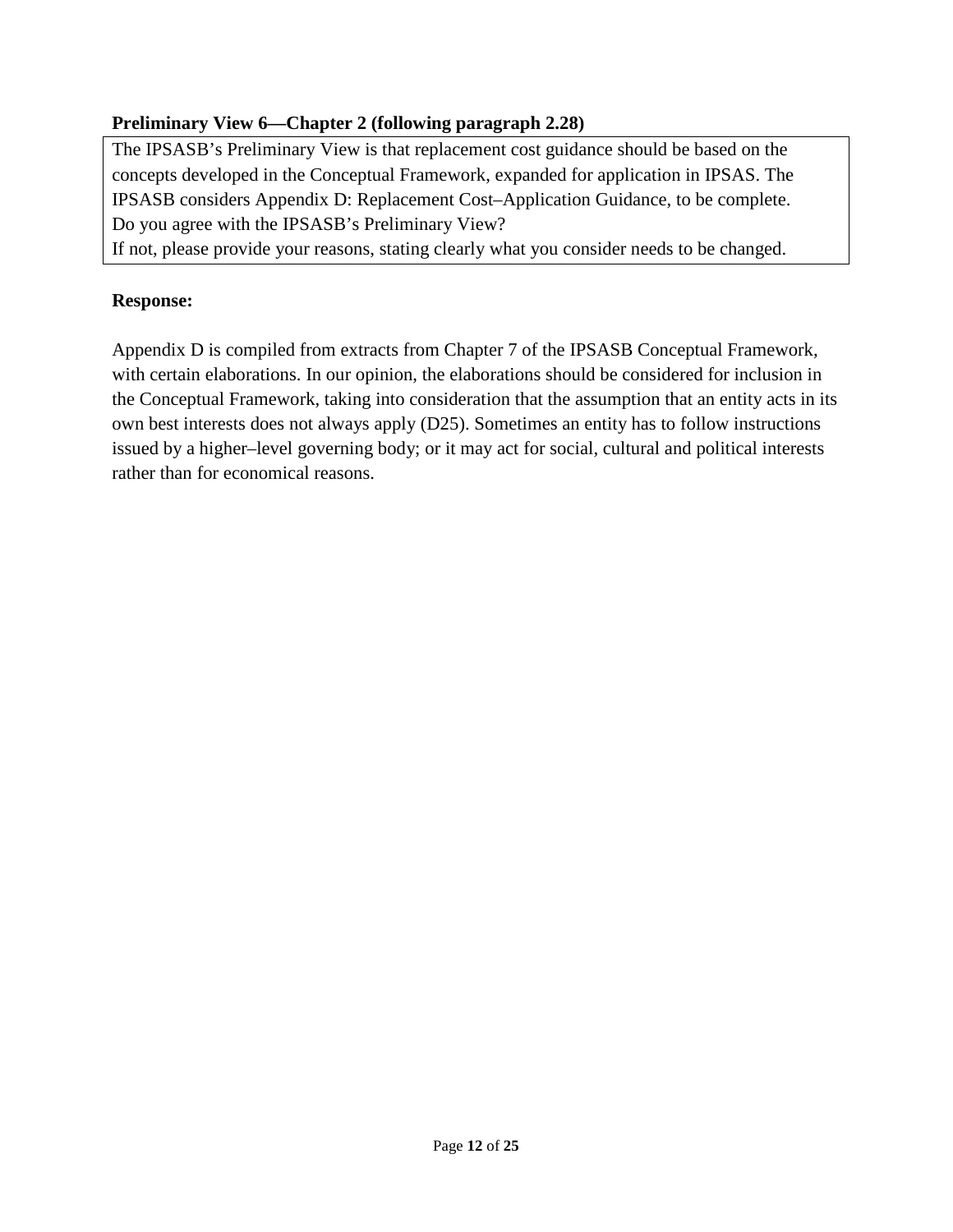# **Preliminary View 7—Chapter 3 (following paragraph 3.28)**

The IPSASB's Preliminary View is that all borrowing costs should be expensed rather than capitalized, with no exception for borrowing costs that are directly attributable to the acquisition, construction, or production of a qualifying asset.

Do you agree with the IPSASB's Preliminary View?

If not, please state which option you support and provide your reasons for supporting that option.

### **Response:**

 $\overline{a}$ 

We support the IPSASB's decision to move away from IFRS requirements in the case of borrowing costs, and to require that all borrowing costs are expensed. The stance takes into consideration the particular financing characteristics of public sector and government-like entities. The fundamental issue of intergenerational equity further justifies the expensing of borrowing costs. Furthermore, the requirement to expense all borrowing costs would lead to more comparability, better asset management and more accurate calculations of costs of services<sup>15</sup>.

The problem is that the capitalization of borrowing cost is standard practice in private sector project finance. It may prove difficult for the IPSASB to retain its position to expense borrowing costs because many jurisdictions allow these costs to be capitalised, either explicitly or by allowing a third party to develop the asset and include the borrowing costs within the final acquisition cost / transfer price. Indeed, it is possible that a government operates on behalf of somebody else (e.g. a local government on behalf of a central government) whereby "job order accounting" is necessary implying that borrowing costs should be allocated to that job or project. In American fund accounting, this project will be treated as a specific fund.

Therefore, given that IPSAS are international standards (and not just European), it may be argued that it would make sense to leave both **options** available because developing countries may have significant borrowing costs related to capital assets. **Expensing borrowing costs would be the preferred treatment**, but capitalisation may be allowed on the basis of materiality considerations.

<sup>&</sup>lt;sup>15</sup> Nevertheless, it has to be stressed that, for the calculation of the cost of services, there is no obvious reason for the values used to coincide with those of financial reporting. While referring to the same data sources, cost accounting and financial reporting do not have to use the data in the same way.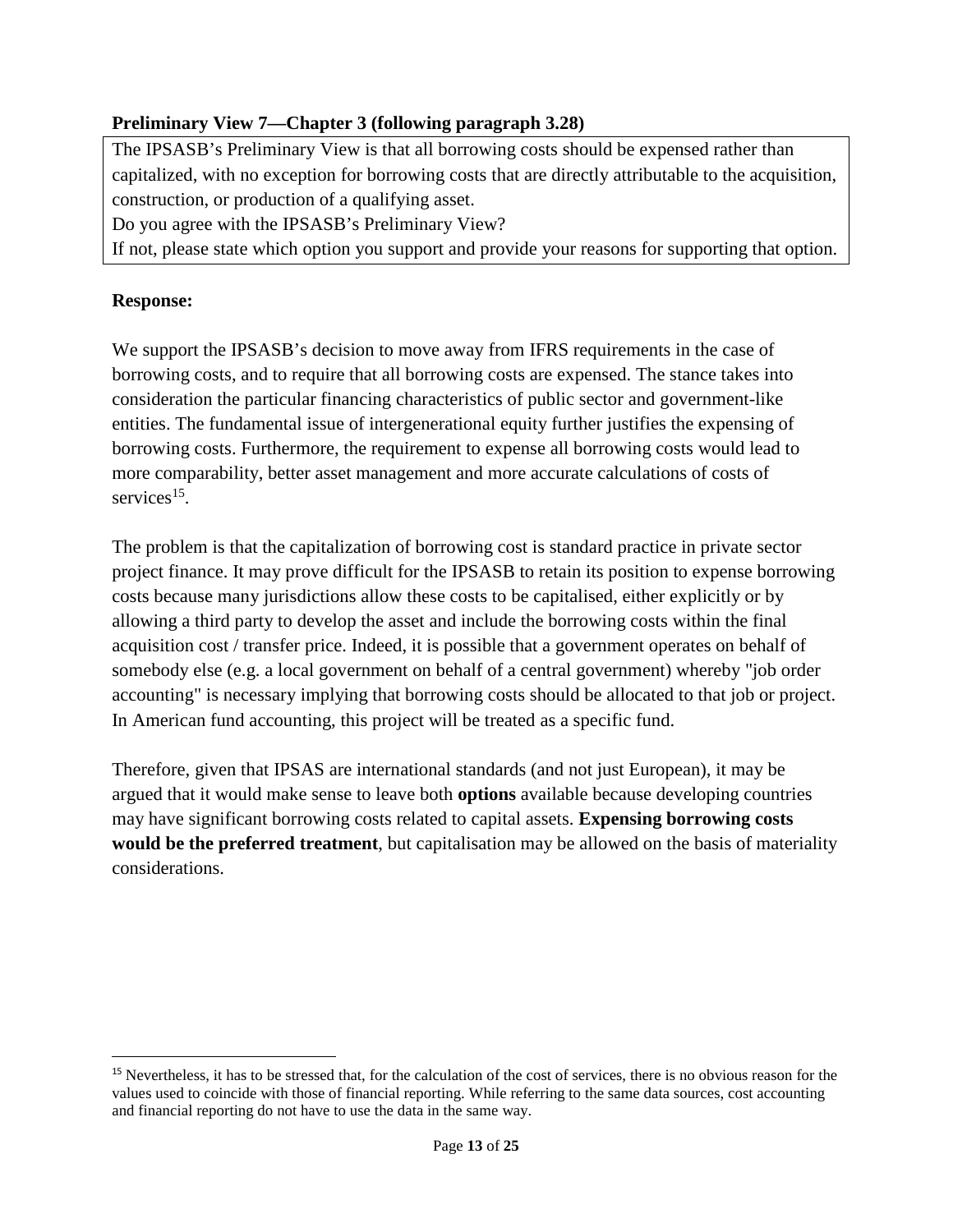# **Preliminary View 8—Chapter 3 (following paragraph 3.36)**

The IPSASB's Preliminary View is that transaction costs in the public sector should be defined as follows:

**Transaction costs** are incremental costs that are directly attributable to the acquisition, issue or disposal of an asset or liability and would not have been incurred if the entity had not acquired, issued or disposed of the asset or liability.

Do you agree with the IPSASB's Preliminary View?

If not, please provide your reasons, and provide an alternative definition for the IPSASB to consider.

#### **Response:**

Yes, we support this definition of transaction costs. It is the definition found in IPSAS 41, but slightly amended to apply to all types of assets and liabilities (not just financial ones).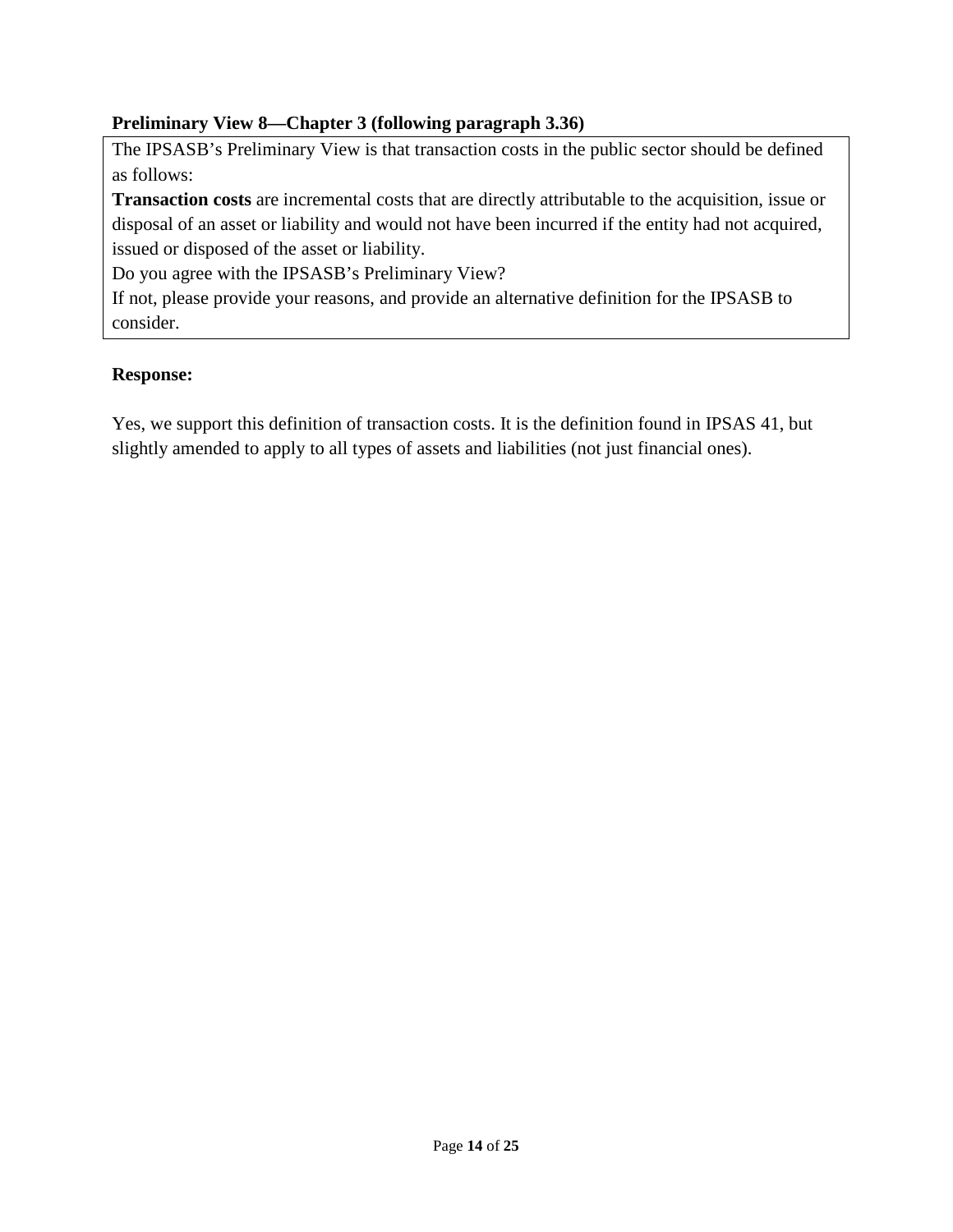# **Preliminary View 9—Chapter 3 (following paragraph 3.42)**

The IPSASB's Preliminary View is that transaction costs should be addressed in the IPSAS *Measurement* standard for all IPSAS.

Do you agree with the IPSASB's Preliminary View?

If not, please provide your reasons and state how you would address the treatment of transaction costs in IPSAS, together with your reasons for supporting that treatment.

#### **Response:**

Based on our position regarding the IPSAS on Measurement, we are of the opinion that the definition of "transaction costs" should be **included in Chapter 7** of the IPSASB's Conceptual Framework, to which the individual standards refer. This would ensure consistency in accounting for transaction costs.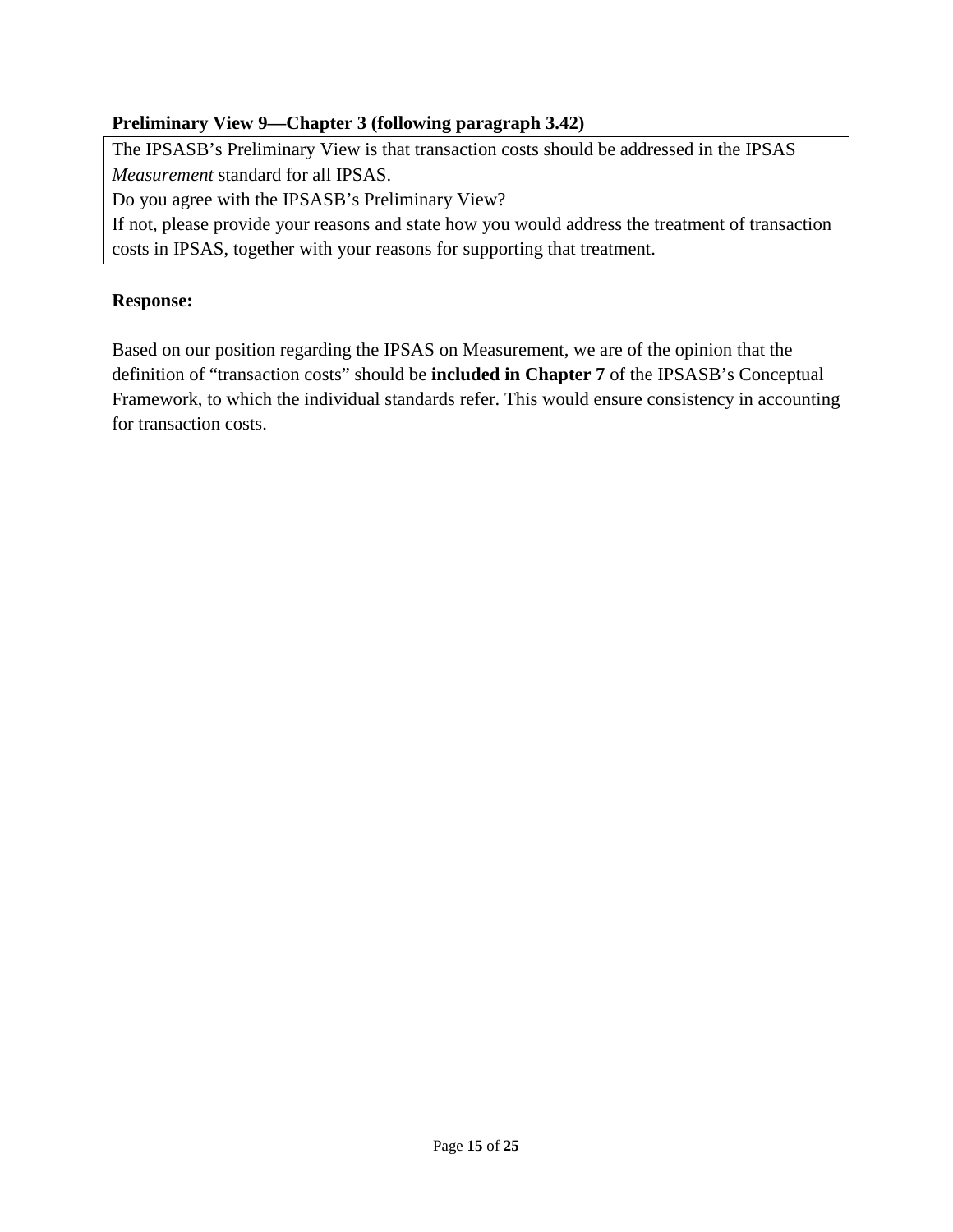# **Preliminary View 10—Chapter 3 (following paragraph 3.54)**

The IPSASB's Preliminary View is that transaction costs incurred when entering a transaction should be:

- Excluded in the valuation of liabilities measured at fulfillment value;

- Excluded from the valuation of assets and liabilities measured at fair value; and

- Included in the valuation of assets measured at historical cost and replacement cost.

Do you agree with the IPSASB's Preliminary View?

If not, please provide your reasons and state how you would treat transaction costs in the valuation of assets and liabilities, giving your rationale for your proposed treatment.

#### **Response:**

Here we are referring to transaction costs incurred when entering into a transaction. In this situation, we agree with the IPSASB's Preliminary View.

By definition, fulfillment value and fair value should not include transaction costs, that is, initial transaction costs are ignored. This applies to instances when an asset is acquired and when a liability is incurred.

On the other hand, when acquiring an asset that is valued at historical cost or replacement cost, the transaction costs should be included (added) in the valuation.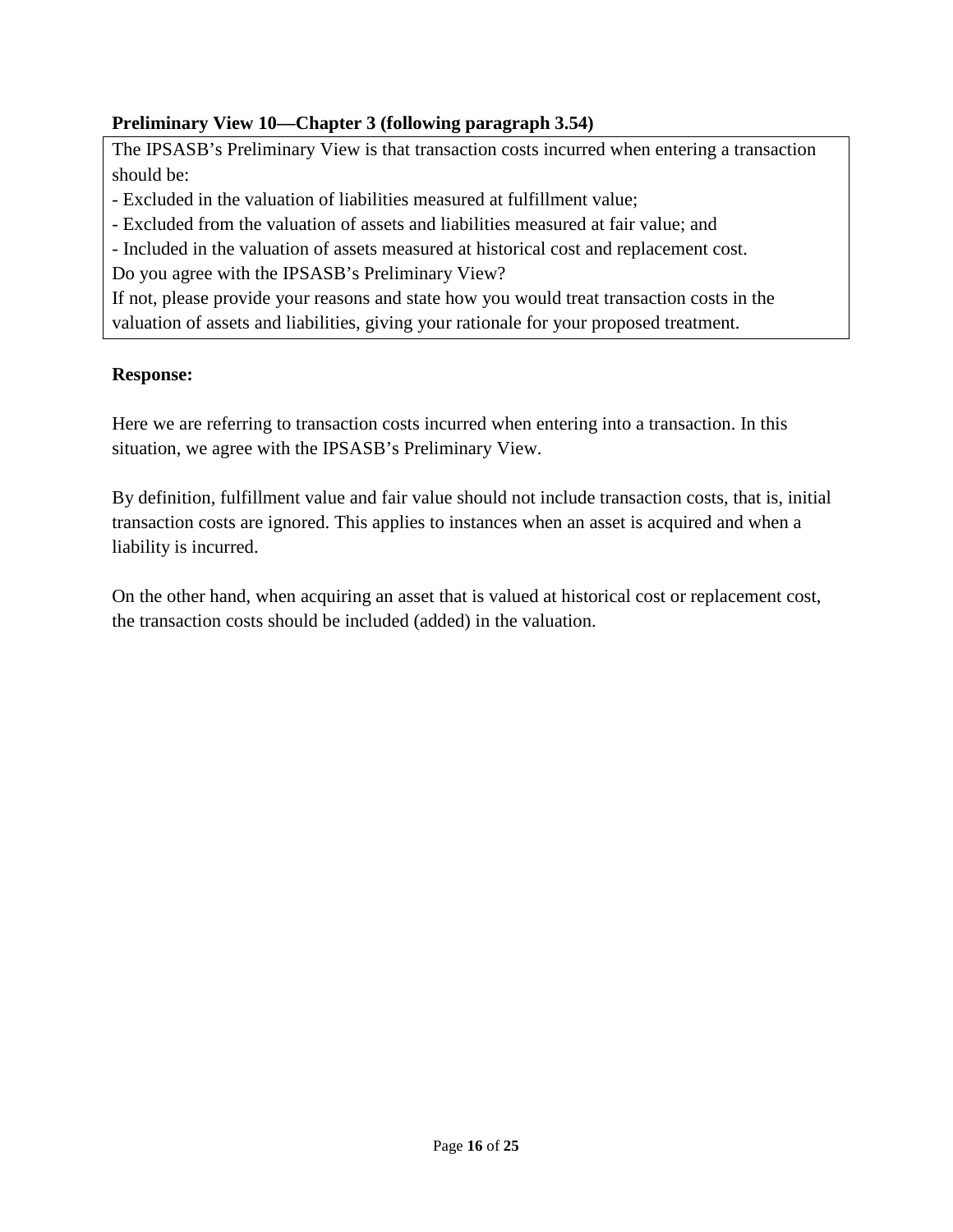# **Preliminary View 11—Chapter 3 (following paragraph 3.54)**

The IPSASB's Preliminary View is that transaction costs incurred when exiting a transaction should be:

- Included in the valuation of liabilities measured at fulfillment value;

- Excluded from the valuation of assets and liabilities measured at fair value; and

- Excluded in the valuation of assets measured at historical cost and replacement cost.

Do you agree with the IPSASB's Preliminary View?

If not, please provide your reasons and state how you would treat transaction costs in the valuation of assets and liabilities, giving your rationale for your proposed treatment.

#### **Response:**

Here we are referring to transaction costs incurred when exiting a transaction. Should these be included in the measurement of the asset/liability at initial recognition? We agree with the IPSASB's Preliminary View with some clarification.

For example, a government entity acquires an energy plant with an estimated life of 20 years, after which it would need to be dismantled at an extra cost. The question is whether to include this extra cost when measuring the value of the plant to include in the balance sheet at initial recognition. We agree with the IPSASB's view that the valuation of the asset should exclude (ignore) such a transaction cost.

The same would apply for a liability which would require, say, additional legal costs to be incurred when it is extinguished (unless the liability is measured at fulfillment value, which, by definition, would include such transaction cost in the valuation).

Since we are considering expected transaction costs (not incurred), then these would need to be accounted for according to IPSAS 19 *Provisions, Contingent Liabilities and Contingent Assets.* Regardless of how the asset or liability shall be measured during ownership, the transaction costs required in order to dispose of an asset or settle a liability would need to be at least disclosed because they are always relevant for the decision-maker. Therefore, while we agree that such transaction costs are not included in the valuation of the asset/liability, they would need to be accounted for as a separate line item, according to the requirements of IPSAS 19.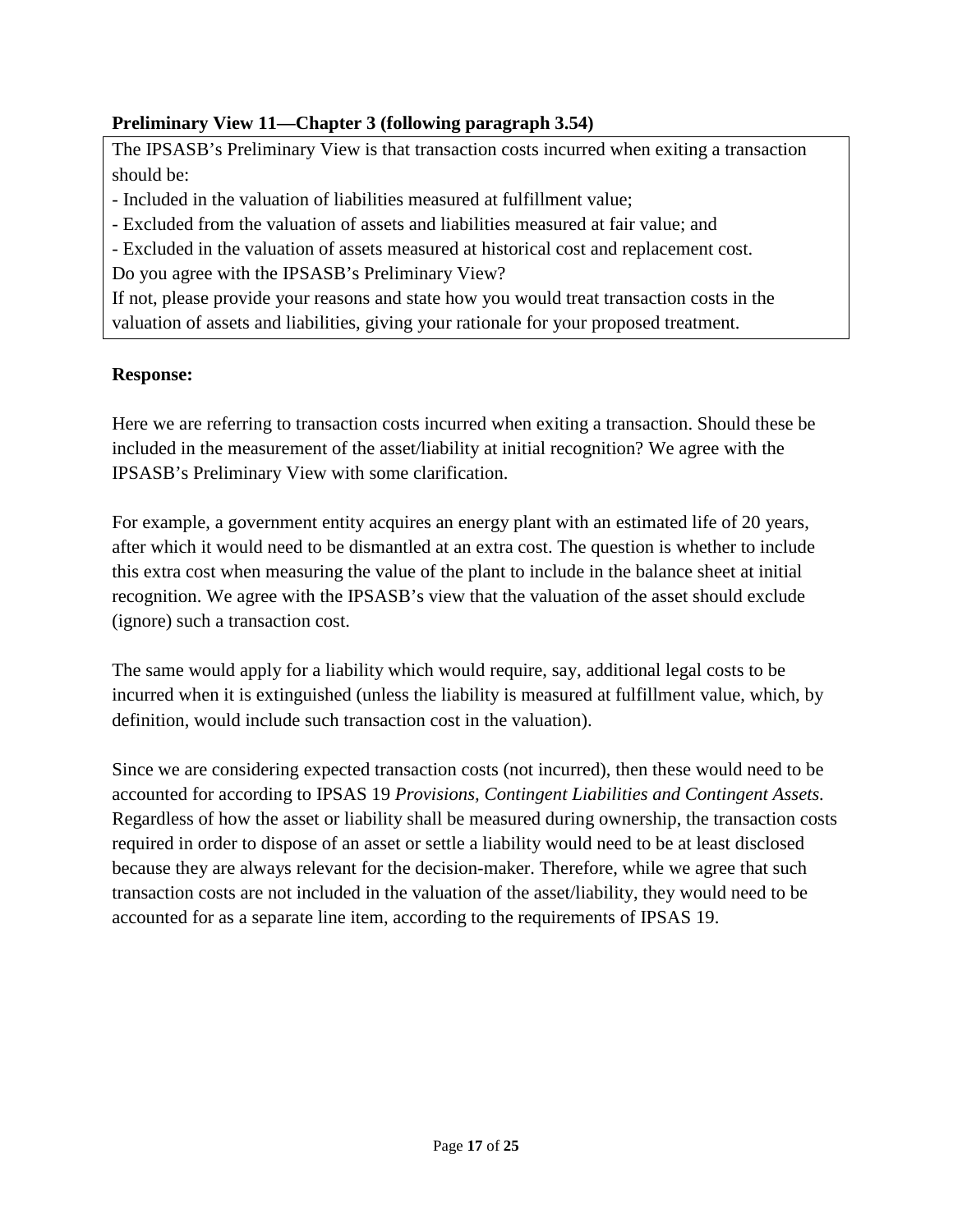# **Specific Matter for Comment 1—Chapter 2 (following paragraph 2.29)**

Definitions relating to measurement have been consolidated in the core text of the Illustrative ED.

Do you agree that the list of definitions is exhaustive?

If not, please provide a listing of any other definitions that you consider should be included in the list and the reasons for your proposals.

# **Response:**

The list of definitions could be improved by making a distinction between (a) measurement bases; (b) valuation techniques; and (c) other terms.

The list of definitions in the ED (par. 6 pp. 45-47) refers to the "income approach" and "market approach" as two valuation techniques. The ED should specify that these valuation techniques are related to fair value and are better explained in Appendix A.

The list of definitions in par. 6 includes the "**Cost approach**", also known as the "current replacement cost". Referring to this valuation technique as "cost approach" may be misunderstood as referring to "historical cost". It may be better to refer to it as "**current replacement cost**", and perhaps also integrate it with the definition for "replacement cost". Furthermore, the "cost approach" as mentioned in Appendix A (A31, A39, A40) should also be called "current replacement cost".

The "current replacement cost" is also mentioned in Appendix D, linking it with "market price" and "depreciated replacement cost" (page 92, par. D29, D30). Due to the reference made to it in the ED (page 50, par. 23), perhaps the definition of "depreciated market value" should also be included in the list of definitions. Are the two terms "**depreciated replacement cost**" and "**depreciated market value**" interchangeable?

The definitions for market value of assets and liabilities refer to "**an arm's length transaction**". Perhaps the list of definitions should, therefore, provide the definition of an "an arm's length transaction" in a public sector context. It would be interesting to see how this term can be made relevant for the public sector context.

The ED (page 49) refers to "recoverability" (par. 16) and "amortized cost" (par. 19). Perhaps the definitions of "recoverable amount" and "amortized cost" should be included in the list of definitions.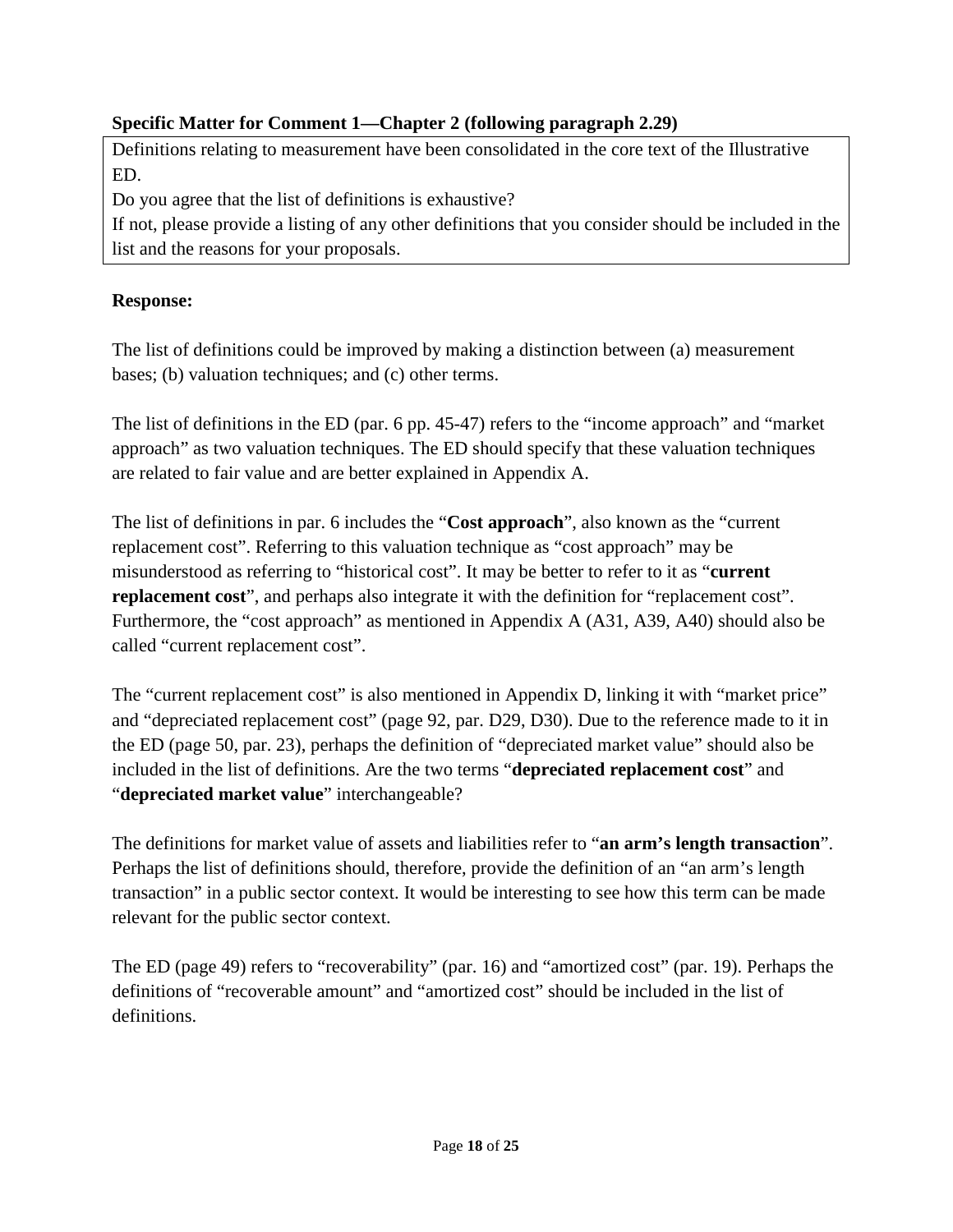# **Specific Matter for Comment 2—Chapter 3 (following paragraph 3.5)**

Guidance in International Valuation Standards (IVS) and Government Financial Statistics (GFS) has been considered as part of the Measurement Project with the aim of reducing differences where possible; apparent similarities between IPSAS, IVS and GFS have been noted. Do you have any views on whether the IPSASB's conclusions on the apparent similarities are correct? Do you agree that, in developing an Exposure Draft, the IPSASB should consider whether the concepts of Equitable Value and Synergistic Value should be reviewed for relevance to measuring public sector assets (see Addendum B)?

# **Response:**

Yes, we agree that the IPSASB should note similarities that are apparent between the three frameworks, but this does not mean that they need to be aligned by attempting to reduce these differences. These frameworks are different because they have different objectives. The professionals working with these frameworks need to work in sync so that they understand each other, but this does not mean that the frameworks should be identical. For example, IVS 2017 does not recognize the term "value in use" as a measurement basis<sup>16</sup>, when perhaps this is the most relevant measurement basis to value an asset in the public sector context. The fact that the IVS 2017 does not recognize the term, does not reduce the relevance of "value in use" in any way.

The description of "equitable value" on page 108 implies that it refers to transactions that are not carried out at arm's length, since it reflects the interests of those parties. If this understanding is correct, it is not surprising that it is not used in a public sector context because the reporting entity may be accused of underhand transactions lacking in transparency. We would not encourage the IPSASB to pursue such a valuation.

When two or more assets are worth more when combined, the extra value is referred to as "goodwill" in accounting terms<sup>17</sup>. For well-established reasons, in the private sector, inherent goodwill is not accounted for unless purchased. For the same reasons, "synergistic value" need not be considered for relevance to measuring public sector assets. First of all, with regards to inherent valuations, it should be borne in mind that that governments can influence the value of their assets, for example, by changing legally the "status" of land for agricultural activities to land for building houses. Or vice versa, streets and houses can be demolished and become green areas. Secondly, in the UK public sector, even purchased goodwill was not accounted for (Biondi, 2016). In the UK, there was concern over the reorganization of public sector bodies giving rise to 'business combinations' (in IFRS 3 terminology) that could give effect to revaluing assets and introducing goodwill into public group accounts. The result was an accounting regulation that dealt with the combination of public sector bodies that are not at arms-length to each other. This applies to most

 $\overline{a}$ 

<sup>&</sup>lt;sup>16</sup> In our opinion, "value in use" is not the same as "investment value" as defined in IVS 2017.

<sup>&</sup>lt;sup>17</sup> It is called "positive synergy" in Germany.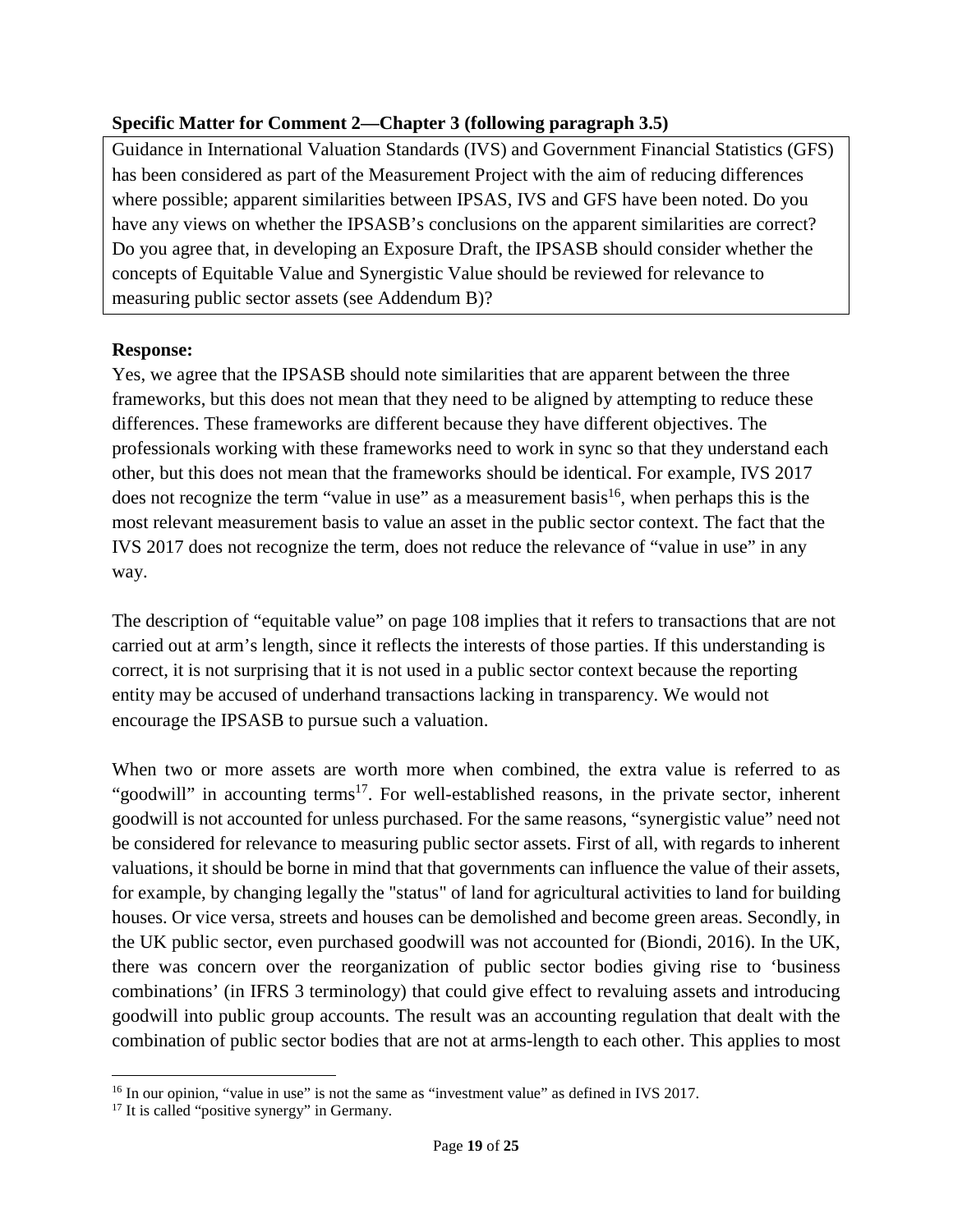public sector reorganisations. Two different accounting treatments are identified, neither of which has the impact of acquisition accounting:

- (a) Transfer by merger effectively uses merger accounting. There is no revaluation of assets and liabilities, no goodwill and the bodies are treated as always having been part of the same group using the same accounting policies.
- (b) Transfer by absorption. There is no revaluation of assets or liabilities; there is no goodwill; and the bodies are treated as having been part of the same group from the date of the reorganisation (which means prior periods do not have to be adjusted).

For a slightly more detailed explanation see UK Treasury Financial Reporting Manual 2019-20 pp. 11-13.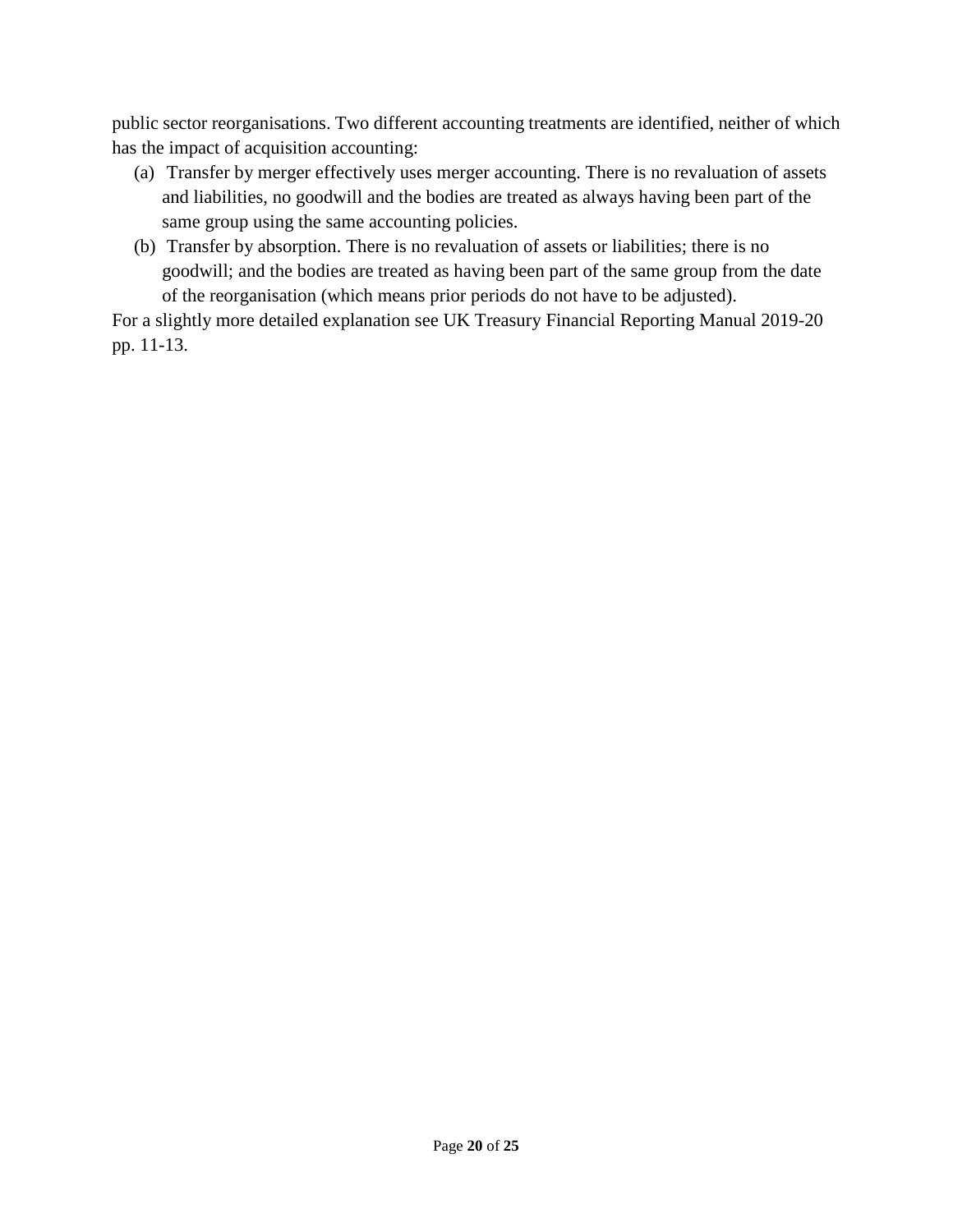# **Specific Matter for Comment 3—Chapter 4 (following paragraph 4.21)**

Do you agree that the measurement flow charts (Diagrams 4.1 and 4.2) provide a helpful starting point for the IPSASB to review measurement requirements in existing IPSAS, and to develop new IPSAS, acknowledging that other matters need to be considered, including:

- The Conceptual Framework Measurement Objective;
- Reducing unnecessary differences with GFS;
- Reducing unnecessary differences with IFRS Standards; and
- Improving consistency across IPSAS.

If you do not agree, should the IPSASB consider other factors when reviewing measurement requirements in existing IPSAS and developing new IPSAS? If so, what other factors? Please provide your reasons.

# **Response:**

Even though diagrams tend to present an over-simplification of complicated issues, the two diagrams are helpful for their purpose, provided that **Chapter 7 of the Conceptual Framework is improved** in line with the comments received on this consultation paper.

If the "other matters" referred to are indicative of a prioritization process, we would suggest the following order:

- The Conceptual Framework Measurement Objective;
- Improving consistency across IPSAS;
- Reducing unnecessary differences with GFS; and
- Reducing unnecessary differences with IFRS Standards.

We have the following comments to make on Chapter 4 of this Consultation Paper.

We agree with the stance taken by the IPSASB as to how to deal with fair value, as described in footnote 29 (page 35). In its evaluation, the IPSASB should take into consideration the discussions and issues that have already been highlighted by the UK FRAB in its attempt to adapt IFRS 13 for the public sector context.

With reference to Diagram 4.1, this starts from the premise that an asset is held either for financial or operational capacity. Par. 4.11 (page 38) explains that assets held for their operational capacity are held to support the provision of services. The IPSASB should clarify whether "provision of services" includes assets held for social/cultural value or whether such assets fall into a different category. For example, would assets that are kept for specific legally defined purposes, e.g. stolen property of which the government becomes the owner after a period of time or other goods with restricted possibilities, be classified as "operational"? Or would they be another category of assets requiring different measurement criteria?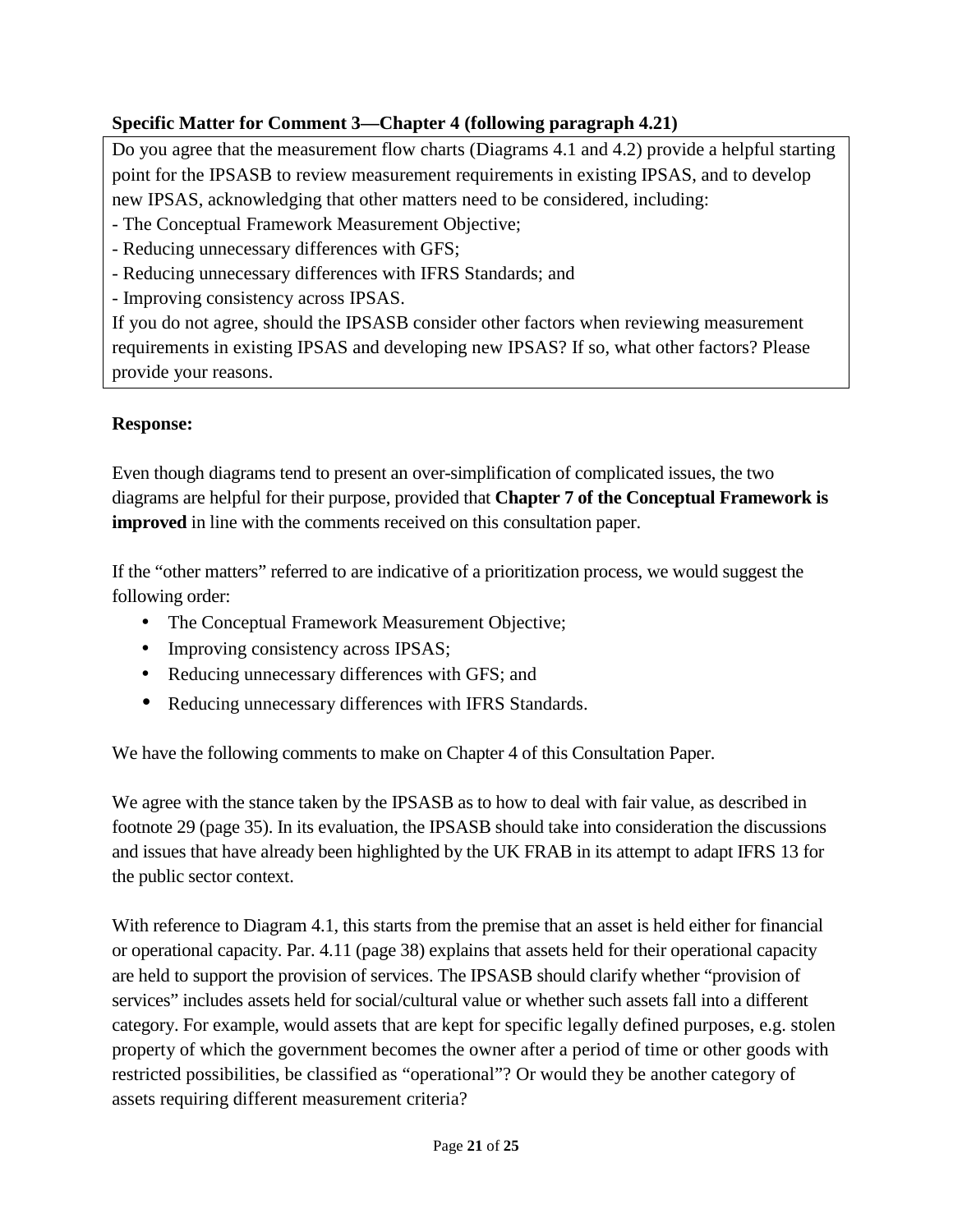Par. 4.14 refers to "amortized cost" and "net selling price" (or "net realizable value", as indicated in footnote 33) as alternative measurement bases/techniques. Costs of sale are also transaction costs related to the disposal of an asset. "Net selling price" is, therefore, the same as "market price less transaction costs" (costs to sell), which is referred to as a measurement basis for determining the current value of an asset in par. 4.15(b). This further supports our view that such bases should be covered by the proposed standard (or the Conceptual Framework, as we suggest). More importantly, the **various synonyms in use highlight the need for the IPSASB to align its terminology** in order to be more straightforward and understandable.

As already indicated, further application guidance is also required about "value in use". Par. 4.15(b) (page 40) defines this as "the present value to the entity of the asset's remaining service potential …" The difficulty to measure service potential has already been recognized. In order to avoid misunderstanding, the definition should refer to "replacement cost" or "current replacement cost" that can be used as a proxy.

Par. 4.15(a) (page 40) states that "assets measured at historical cost provide information that indicates the entity expects the asset has the ability to generate sufficient economic benefits and service potential at least to recover the cost of the asset". We wish to point out that such an expectation may in fact be rare in a public sector context because it goes against the non-profit motive that underlies governmental activity. The recovery of resources absorbed by an operation is the mentality of business enterprises focusing on wealth creation (Biondi, 2012).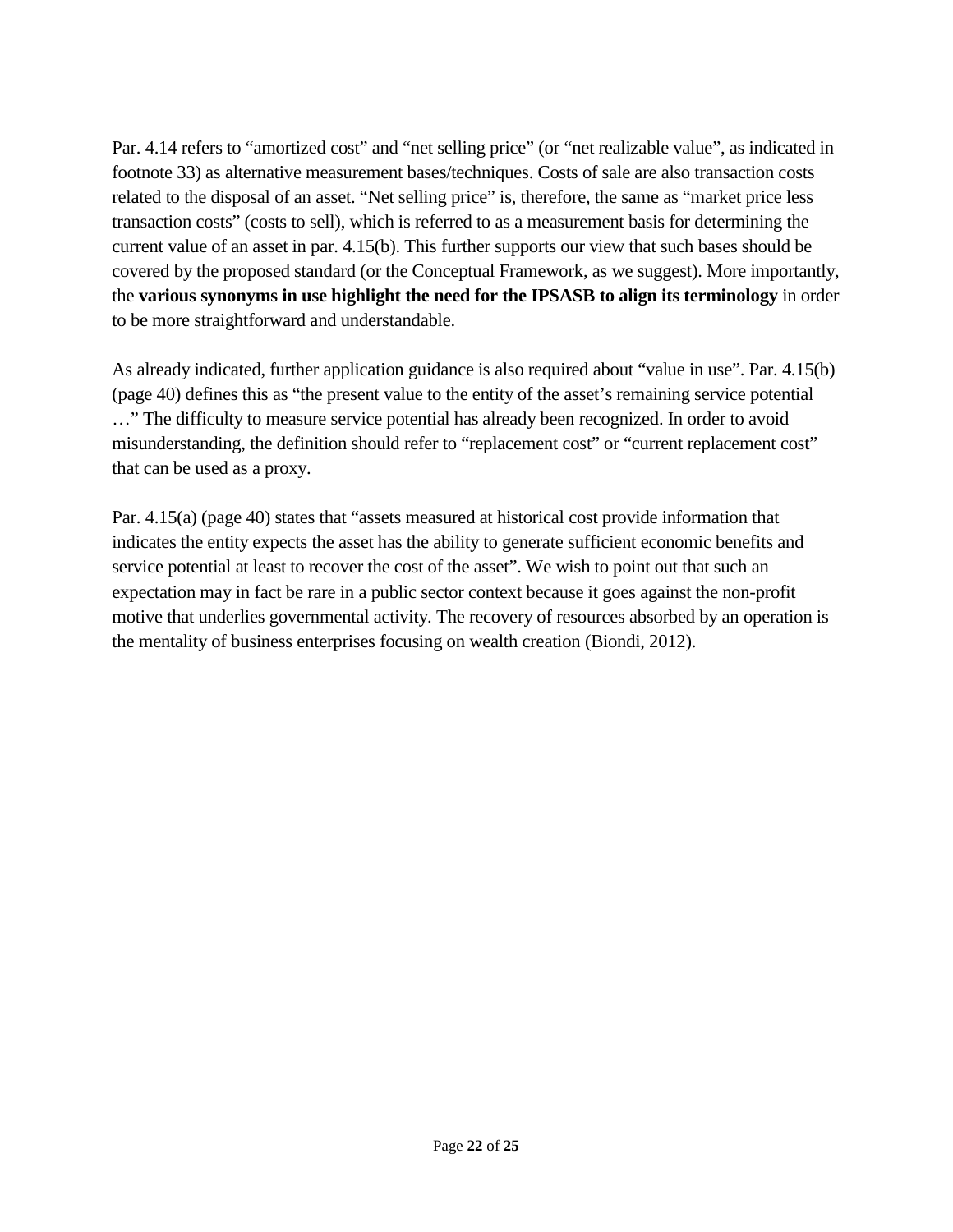# **Conclusion:**

We appreciate the effort done by the IPSASB to prepare a draft ED in conjunction with the Consultation Paper. This process gives a clear picture of the intentions of the IPSASB. Hopefully, it does not indicate that the ED is *fait accompli*.

With regards to the Measurement Project, basically, we cannot understand the objective of preparing a specific IPSAS on Measurement. The conceptual level of the arguments included in the consultation paper imply that **Chapter 7 in the Conceptual Framework should updated**, so that the individual IPSAS are then aligned accordingly. In our opinion, the IPSASB should use the responses to this Consultation Paper on Measurement to update the Conceptual Framework so that it can function as a basis to which the IPSAS can refer. Subsequently, the IPSASB should revise existing IPSAS so that measurement issues are consistent with the Conceptual Framework. If necessary, the IPSASB **can then consider the preparation of an IPSAS on** *Fair Value for the Public Sector*, which would be the IPSASB's response to the IASB's IFRS 13.

In the process, we re-iterate that the IPSASB should:

- (a) undertake a consolidated effort to clarify and synthesize the terminology used throughout the Conceptual Framework and the individual IPSAS. In other words, the IPSASB should seek to remedy the current situation where different terms are used inter-changeably because this is having a negative impact on the understandability of IPSAS.
- (b) Take into consideration government accounting practices that have been developed to date because these reflect the difficulties encountered in application. This would be in line with the IPSASB's strategy to enhance comparability on an international level.

Finally, should the IPSASB proceed with the issue of an IPSAS on Measurement, we would like to point out that perhaps the scope should be limited to **exclude combinations and transfers**; that is, the proposed IPSAS should not include the impact of combination of entities, giving rise to mergers and acquisitions etc.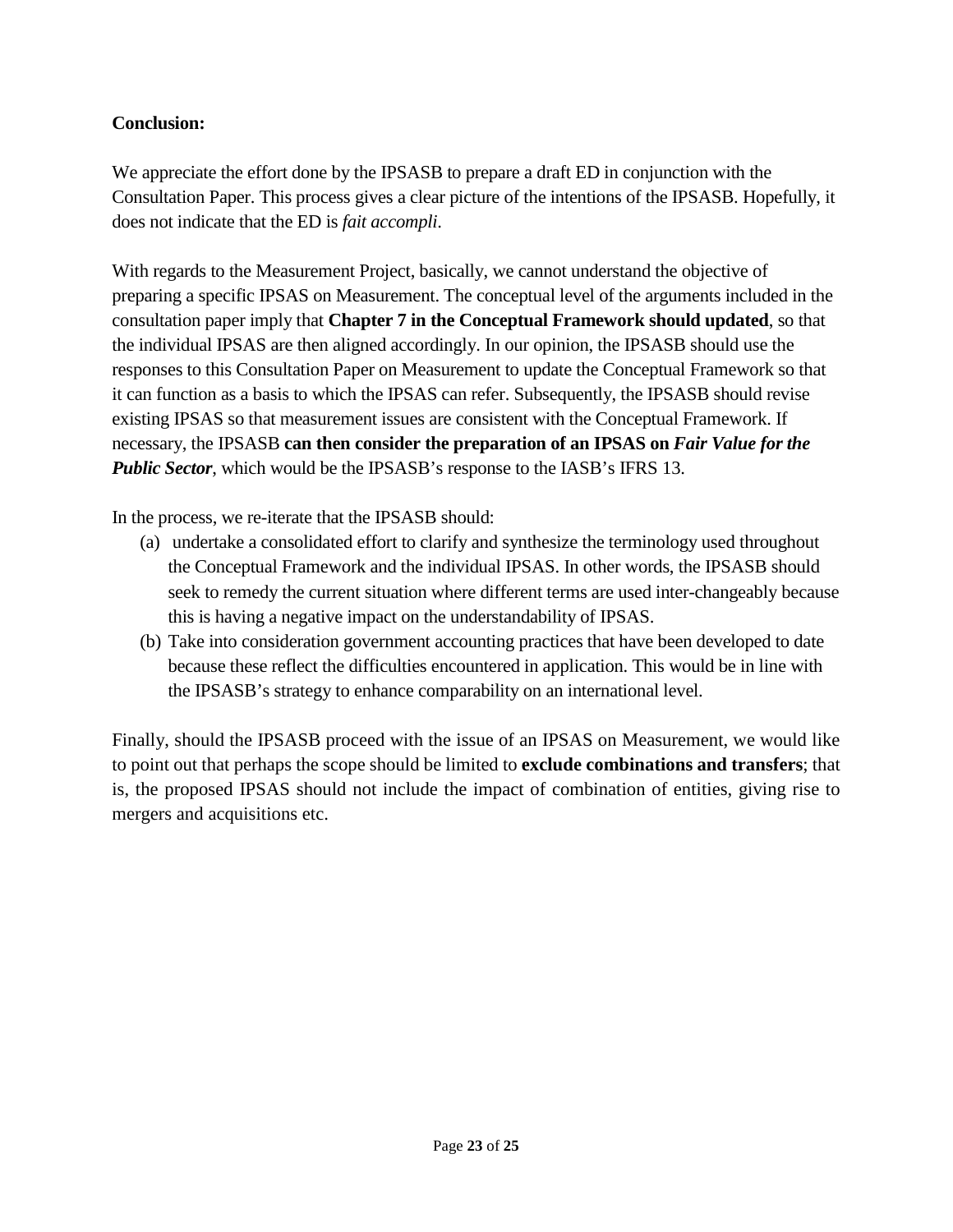# **Date: 2 October, 2019 Signed on behalf of the (18) persons listed below**

| Aggestam       | Caroline | <b>Associate Professor of</b>         | Copenhagen Business School,     |
|----------------|----------|---------------------------------------|---------------------------------|
| Pontopiddan    |          | Accounting                            | Denmark                         |
| Anessi         | Eugenio  | Professor of Public Management        | Università Cattolica del Sacro  |
| Pessina        |          |                                       | Cuore, Milan, Italy             |
| Biondi         | Yuri     | <b>Senior Tenured Research Fellow</b> | IRISSO, University Paris        |
|                |          | of the CNRS                           | Dauphine PSL, France            |
| <b>Bisogno</b> | Marco    | <b>Associate Professor of</b>         | University of Salerno, Italy    |
|                |          | Accounting                            |                                 |
| <b>Brusca</b>  | Isabel   | Professor of Accounting and           | University of Zaragoza, Spain   |
|                |          | Finance                               |                                 |
| Caperchione    | Eugenio  | Professor of Public Management        | Department of Economics         |
|                |          |                                       | "Marco Biagi", Modena and       |
|                |          |                                       | Reggio Emilia University, Italy |
| Caruana        | Josette  | Senior Lecturer, FCCA, FIA,           | Department of Accountancy,      |
|                |          | CPA, MA (Fin. Services), PhD          | University of Malta, Malta      |
|                | Johan    | Professor Public Sector               |                                 |
| Christiaens    |          | Accounting, CPA, Public Sector        | Ghent University, Belgium       |
|                |          | EY                                    |                                 |
| Cohen          | Sandra   | Professor of Accounting               | Department of Business          |
|                |          |                                       | Administration, Athens          |
|                |          |                                       | University of Economics and     |
|                |          |                                       | <b>Business</b> , Greece        |
| Dabbicco       | Giovanna | Researcher, PhD and Adjunct           | ISTAT, and Roma 3 University,   |
|                |          | <b>Assistant Professor</b>            | Italy                           |
| Haustein       | Ellen    | Lecturer and Scientific               | University of Rostock, Germany  |
|                |          | Researcher; Chair of                  |                                 |
|                |          | Accounting, Management                |                                 |
|                |          | Control and Auditing                  |                                 |
| Hodges         | Ron      | Professor Emeritus of                 | Birmingham Business School,     |
|                |          | Accounting                            | University of Birmingham, U.K.  |
| Jorge          | Susana   | <b>Tenured Professor with</b>         | Faculty of Economics,           |
|                |          | accreditation                         | University of Coimbra, Portugal |
| Lorson         | Peter    | Chair of Accounting,                  |                                 |
|                |          | Management Control and                | University of Rostock, Germany  |
|                |          | Auditing; Professor                   |                                 |